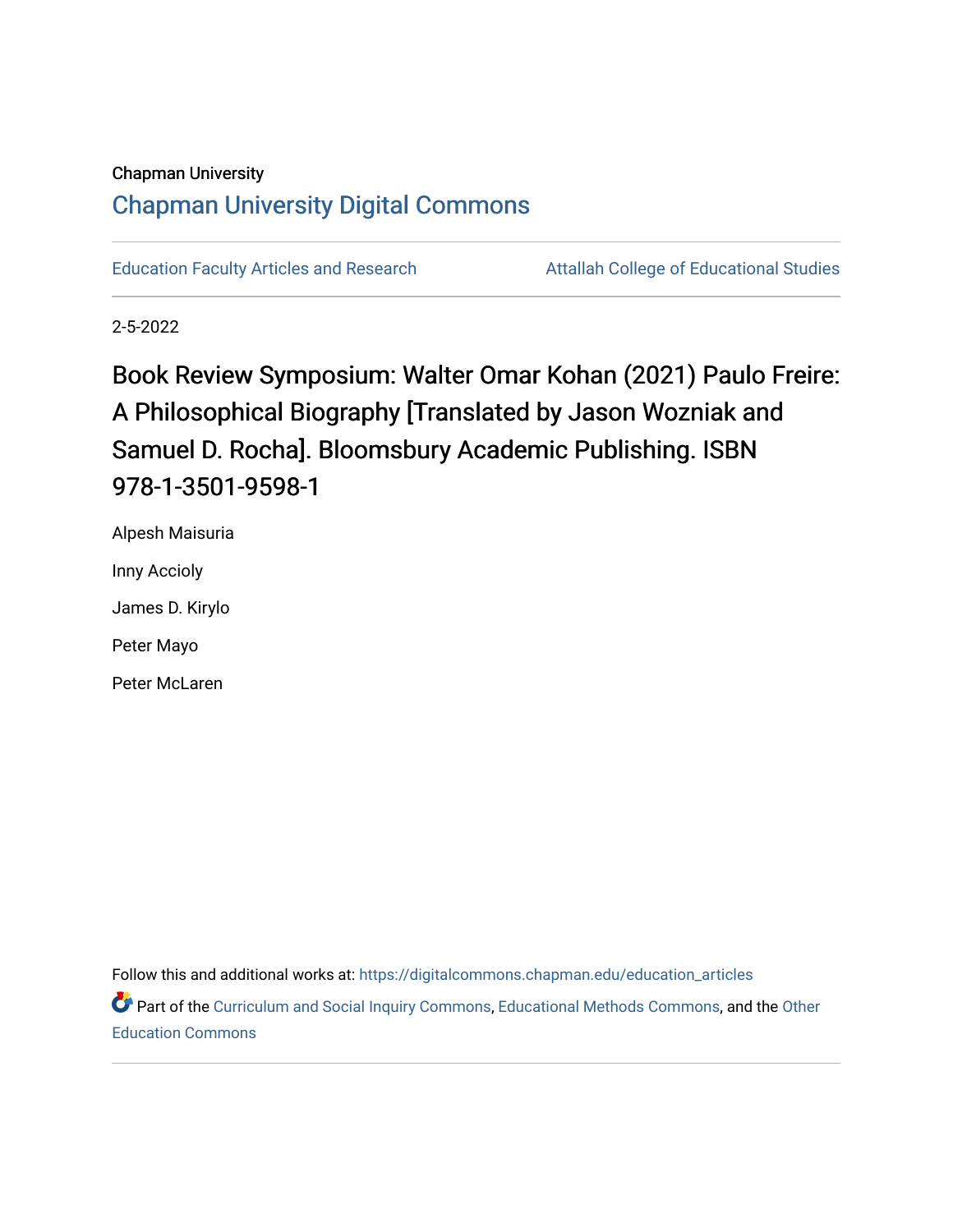# Book Review Symposium: Walter Omar Kohan (2021) Paulo Freire: A Philosophical Biography [Translated by Jason Wozniak and Samuel D. Rocha]. Bloomsbury Academic Publishing. ISBN 978-1-3501-9598-1

#### **Comments**

This book review symposium was originally published in Journal for Critical Education Policy Studies, volume 19, issue 3, in 2022. <http://www.jceps.com/archives/12005>

Copyright Institute for Education Policy Studies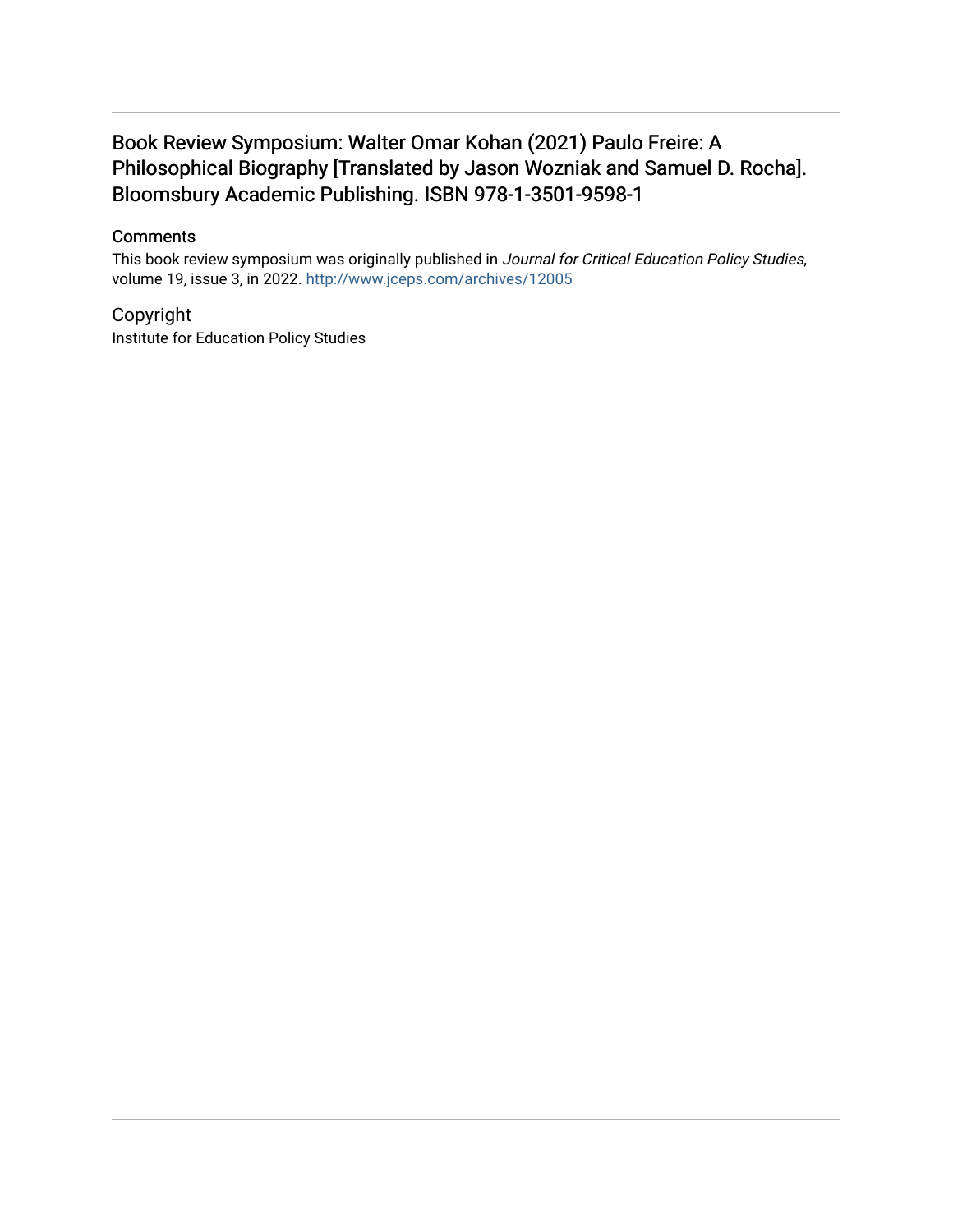**Book Review Symposium: Walter Omar Kohan (2021)** *Paulo Freire: A Philosophical Biography* **[Translated by Jason Wozniak and Samuel D. Rocha]. Bloomsbury Academic Publishing. ISBN 978-1-3501-9598-1**

**Alpesh Maisuria,** *University of the West of England, Bristol, UK* **Inny Accioly,** *Fluminense Federal University, Niterói, Rio de Janeiro State, Brazil* **James D. Kirylo,** *University of South Carolina, Columbia, South Carolina, USA* **Peter Mayo,** *University of Malta, Valletta, Malta* **Peter McLaren,** *Chapman University, Orange, California, USA*

**Alpesh Maisuria,** *University of the West of England, Bristol, UK*

# **Introductory remarks**

In appreciation of Paulo Freire's work, reference to Walter Omar Kohan is *de rigueur.* Kohan is an established scholar in the area of Critical Pedagogy. This latest addition to his oeuvre was published in Portuguese in 2019 and entitled in English as *Paulo Freire more than ever: A philosophical biography.* This 2021 edition is an English translation. It features much additional material, including a powerful *Foreword* by the internationally recognised and distinguished scholar, artist, poet, activist, and public intellectual - Antonia Darder. Following this, an exciting prologue is *A Note on the English Translation*, written by the author and the translators (Jason Wozniak and Sam Rocha), which is also extended as a dialogue in an appendix. This is unique because it captures the deep and intensive process that was a labour of love in producing a translated book specifically for an anglophone readership. All the more interesting as the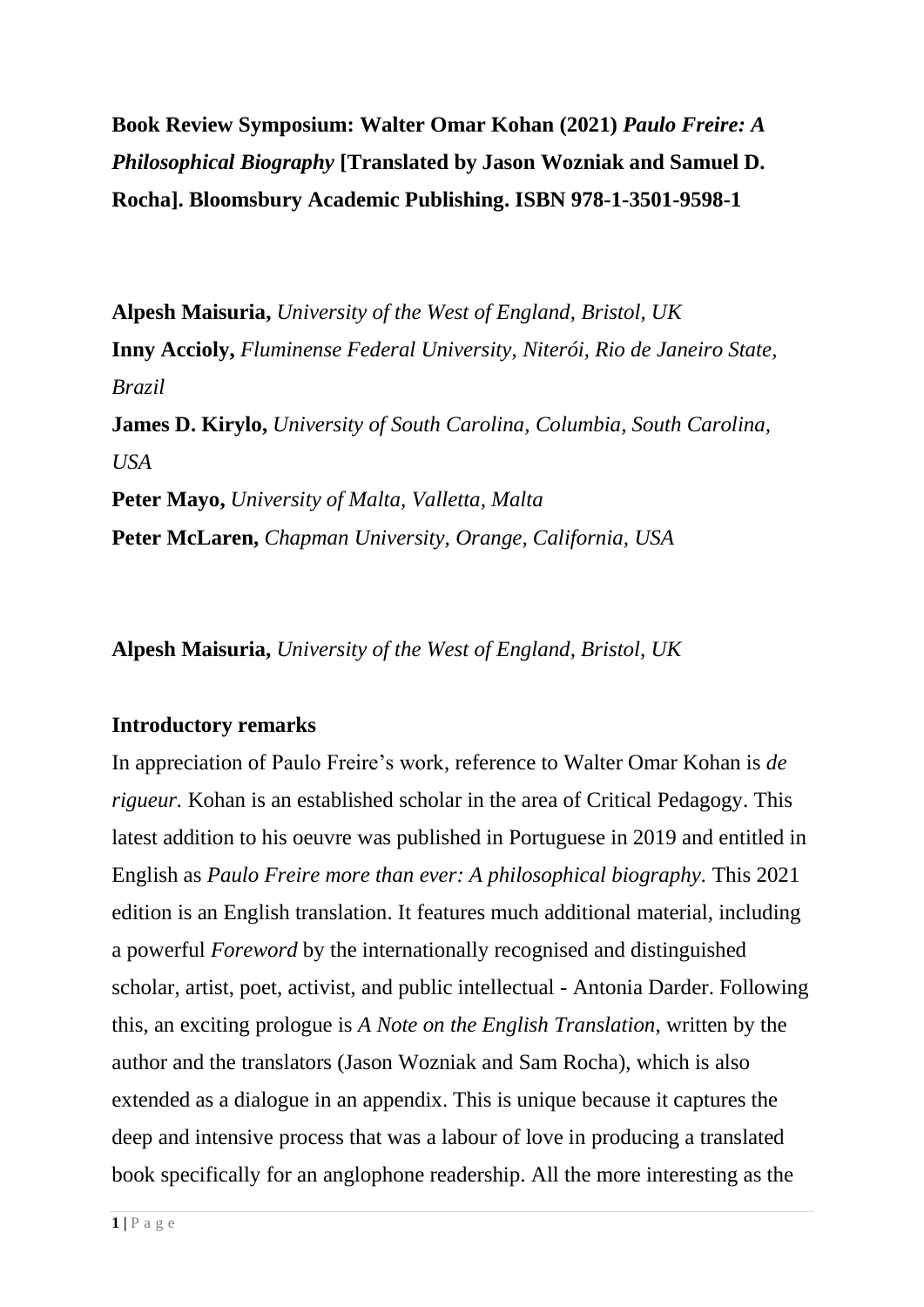English version was not a direct translation from the Portuguese edition. While this prologue is designed to segue to the book's main contents, it has value in and of itself because it provides a glimpse as to how a book of this nature comes into being and the craft that is needed.

Most of the additional material in this version of the book is contained in the appendix, which is lengthy at 106 pages (the main sections total 150 pages). It includes an insightful interview with the son of Paulo Freire, Lutgardes Costa Freire, and another interview (conducted via WhatsApp) with Esther Pillar Grossi about misreading Freire. This part of the book also includes an *Epilogue.*  It's not clear whether the *Epilogue* was included in the previous Portuguese edition of the book. However, it is well worth a read because it seamlessly continues the discussion from the prologue. The two could be read in sequence to get to know the book if one only had limited time. But the danger of taking this shortcut is that the reader misses out on the beautiful, deep, and passionate elaboration of the five principles that the book explicates to characterise Freirean Philosophy. In short, Freirean philosophy "does not pretend to be a guide on how one should teach, and even less so does it offer readymade recipes. … the principle meaning of this book … [is] to disturb and provoke a questioning of what it means to educate" (p.157). This Freirean philosophy is more commonly known as critical pedagogy. Critical Pedagogy is closely attuned to Gramsci's notion of *hegemony*, in the sense that education is about leadership and leading. To transgress the dominant ideas of the Right who lead us, alternatives must be attuned to reality. Therefore, cast-iron blueprints that pre-plan the future are of little use in the struggle against capitalism (see Maisuria, 2021; and also Mayo, 2022).

A component of Kohan's book that many readers of JCEPS will appreciate is the (re)claiming of Freire as Marxist and revolutionary. So often, critical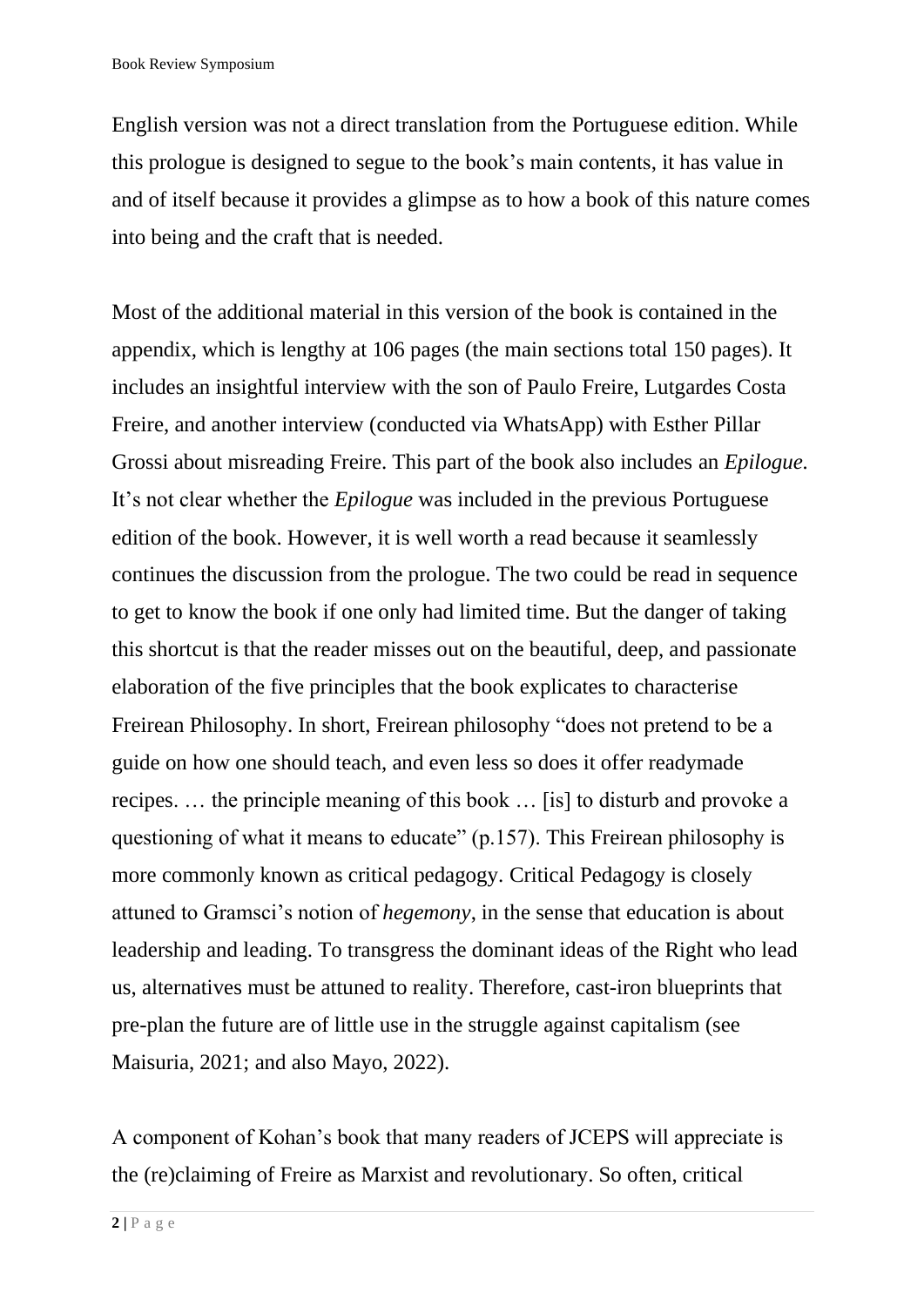pedagogy is reduced to a fashionable statement for some educators who do not name or challenge capitalism directly and the ills it spews (Suoranta, 2022). Freire clearly had multiple and expansive influences, *including* Marx and Engels, as well as Christianity. The following description of Freire's character by Kohan is crucially important in this regard:

Freire the pastor trusts a Marxist conception of class struggle and dialectical history in order to infuse Christian values and the class consciousness of the oppressed within the capitalist system through a practice of revolutionary education (p.38).

These are some of the best lines that I have read in books about Freire. To pivot the argument deeper, Kohan goes on to quote Freire: "The more I read Marx, the more I found a certain objective foundation to continue as a comrade of Christ" (p.38).

While these are points that Marxists and many others will find vitalising and agreeable for rescuing Freire and his Critical Pedagogy from being a tame fashionable statement, Kohan also includes some interesting provoking statements that are potentially chewable. For example, on page 7, Kohan comments about holding back from *partisanship* that some Marxists may find unpalatable. Take the following sentence: "Education is political not because it is partisan," this may well be bewildering to some *strident* Leftists. But Kohan seems to be making the nuanced point that education will always be educational and to think otherwise is "partisan blindness," which in turn closes horizons of possibilities. These pages (6-8) are a potentially valuable source for reflection and discussion about education, learning, training, and skills.

This book review symposium brings together leading Critical Pedagogues globally well-known for using and developing Paulo Freire's work. They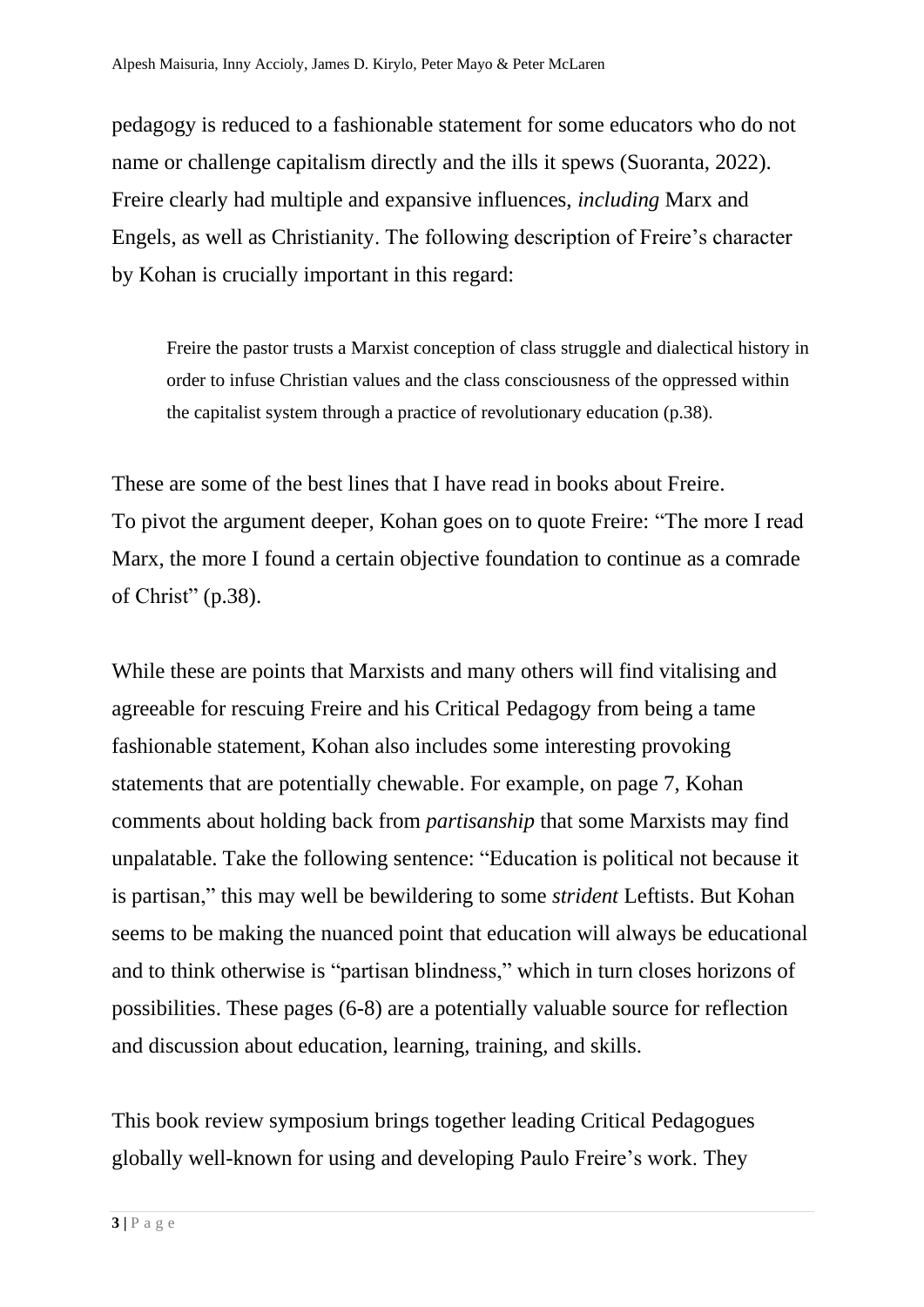skilfully capture the zeitgeist of the book. The first review is by Inny Accioly. Accioly appropriately places the book's contribution to comprehending the historical and political context of this present conjuncture, especially in Brazil where the so-called leadership is purging Freire of *The Trump of the Tropics* - Bolsonaro. Accioly posits essential discussion of how capitalists are using the global coronavirus pandemic and the climate catastrophe to leverage "maximizing the exploitation of workers, usurping the remnants of free time for rest, leisure, social interactions, and philosophical activity."

Drawing from Kohan's book and also invoking Gramsci and others, Accioly extrapolates critical issues of equality, childhood, and the necessity of change. About equality, there is a much-needed discussion about racism being cultivated by the "dictatorship of the homogeneous thinking creating common enemies." Accioly situates Kohan's book in this context of the necessity of reclaiming reality by saying the book "is an invitation for the reader to claim, take back, the time usurped for critical reflection, which is vital for transforming the living conditions." An essential thread to this wide-ranging review is that of consciousness and agency – summoned from Marx - and beautifully stated as follows: "Unlike animals, humans can be aware of their activity in the world. Our presence in the world is historical because we construct history and, for this reason, we can reconstruct it." Her review is effervescent – fizzing with anger and passion, partly because there is a visceral hatred of the effects of capitalism (alienation is specified) and the plight of peoples in Brazil. Channeling Kohan's provocations in the book, Accioly rhetorically and directly directs the reader to reflect upon: "What does it mean to be alive? Does it mean waking up, working – an estranged and mortifying activity – and being thankful for having a job, for example, in a country like Brazil where around 19 million people are going hungry, and half of the population faces food insecurity?" Much of the review talks to the situation Brazil, where the reviewer is based and sees the continued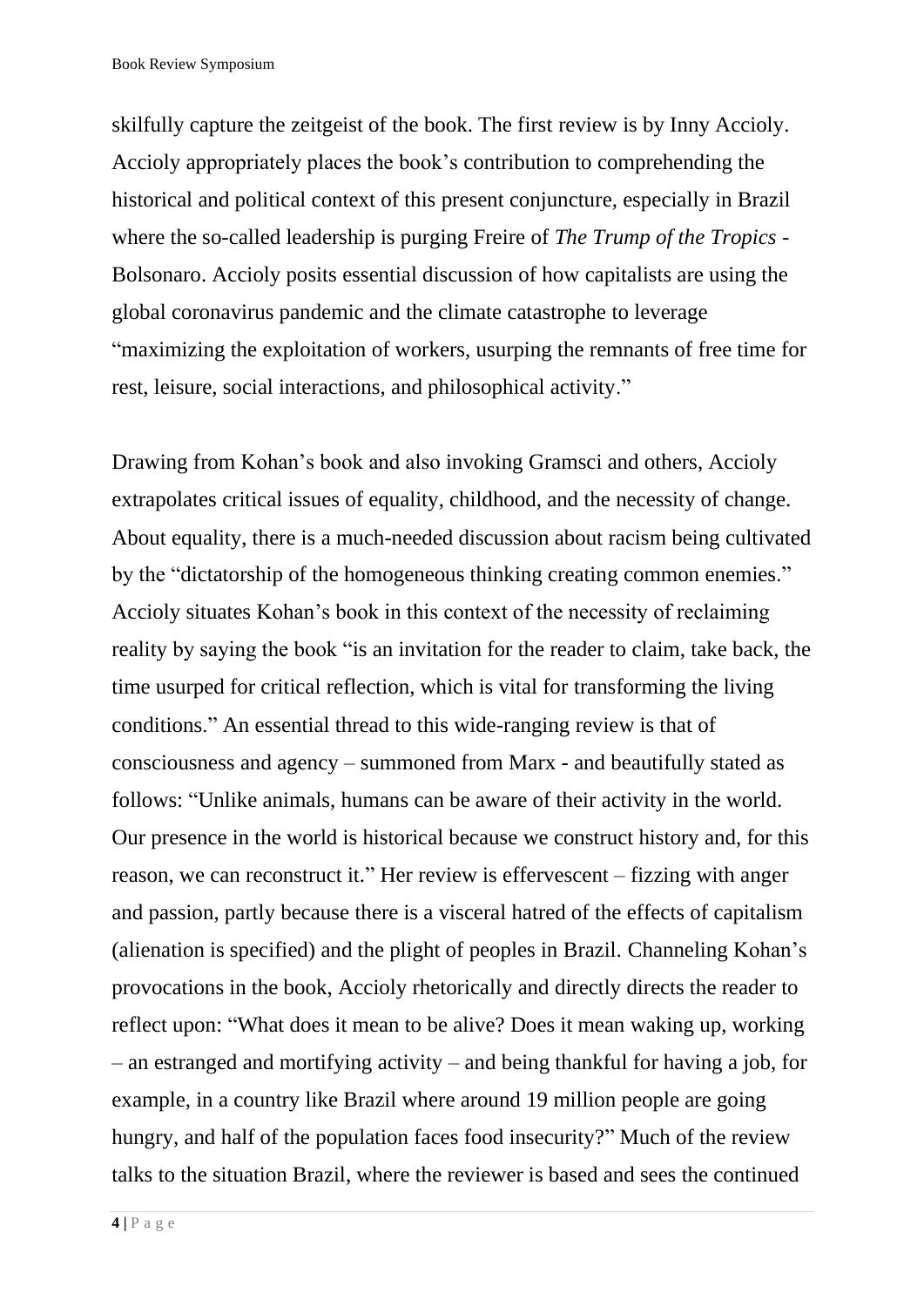importance of Freire's ideas to continue the struggle for "curiosity, joy, vitality, sensibility, inquietude."

The second review comes from James D. Kirylo. Kirylo discusses how his reading of the book was primed by listening to various podcasts that launched the book, which gave crucial contextual knowledge about the production of the book and Kohan himself. Kirylo recommends this approach to appreciate the book's complex nature and essence more fully. Like Darder's *Foreword*, Kirylo picks up on the difficulty, even impossibility, of translating Freire's writing that is *distinctly* Brazilian. Unfolding the work from Portuguese into English is a challenging task. Thus, he asserts, "thought, intent, and even passion can get lost in translation if not conducted carefully," but the author and translated have sidestepped these dangers. Kirylo explicates the main arguments in the book are conveyed in, and center around, five principles: *life*, *equality*, *love*, *errantry*, and *childhood.* The book is not a conventional philosophy book but emerges from "conversations with more than twenty books, interviews, and lectures by Freire made at different times in his life." In this vein, Kirylo highlights that "[t]hese principles are not fixed or methodological"; instead, they are provocations for thinking with Freire about the world, its past, and possible future. Therefore, the principles are framing devices for reinventing Freire, which was, as Kirylo points out, Freire's intention. Like Inny Accioly's review, Kirylo puts a spotlight on the principle of *childhood.* Childhood is not often associated as a primary concern of Freire's. Still, Kirylo suggests this interpretation is a mistake and applauds Kohan for extrapolating Freire's interest in childhood being a "pedagogical act, a political moment, not only having implications for those conducting popular education work, but also for those who teach young children." Kirylo elaborates by crucially stating that "extreme positivistic thinking and neoliberal advances in which students are summarily objectified, and where curiosity is often swiftly dismissed, sucking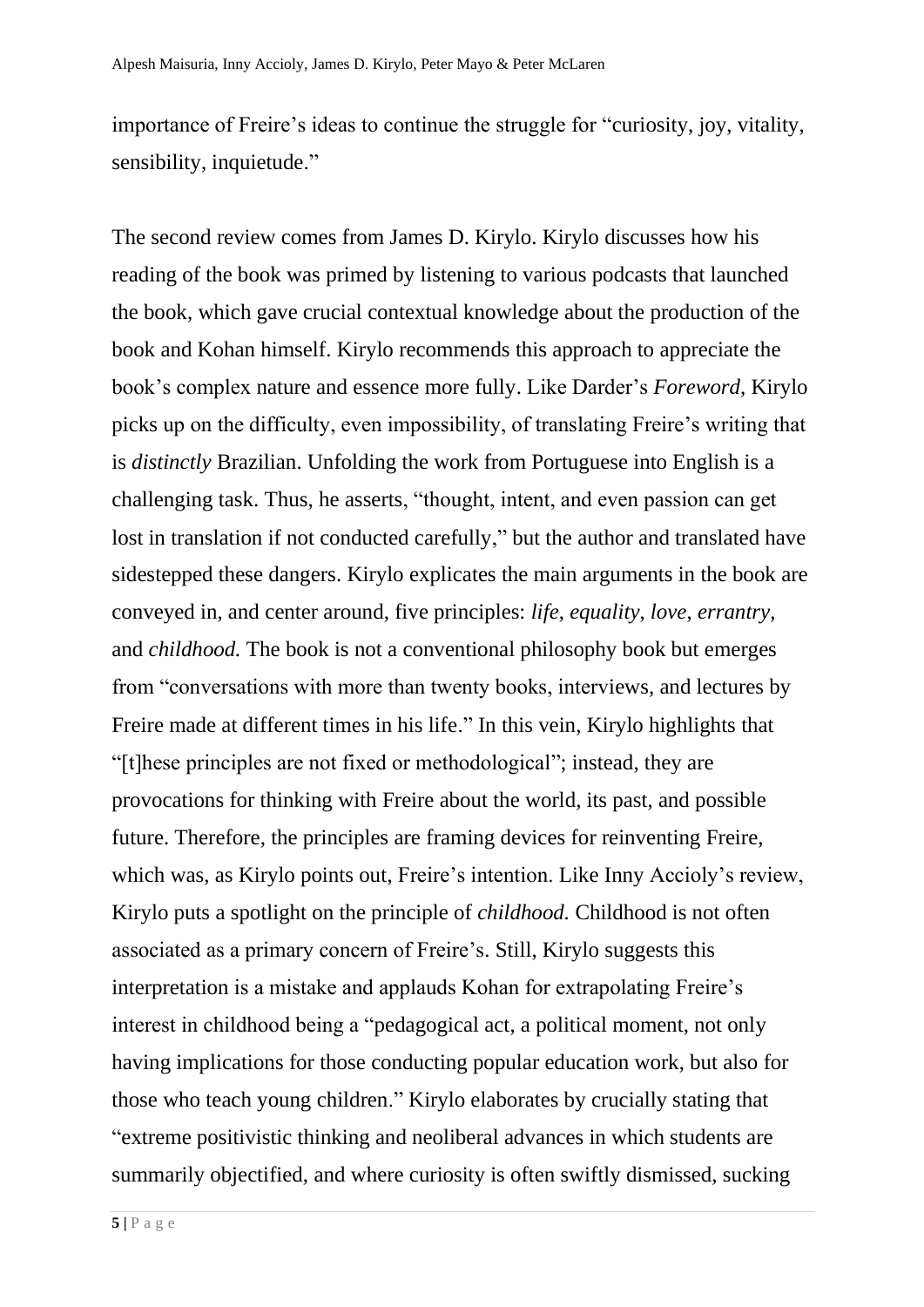the life out of childhood—Kohan's principle of childhood is a critical point, particularly in this moment of history."

The penultimate review comes from Peter Mayo. A well-known and distinguished scholar in Freire's field, especially Gramsci. At various points of his study, Mayo usefully synthesizes his Gramscian expertise with the book's focus on Freire. Mayo points out two themes of the book that struck a chord. The first is that of temporarily. This focus on time and evolution, Mayo suggests, is reflected in the title change in this edition of the book for the English-speaking reading.

Furthermore, Mayo states: "Quite remarkable are also the different forms of time outlined in this book, *chronos*, the chronological sense of time with watersheds, dates, past, and future, *kairos*, seizing the moment, which is the right one that might not return, with its implication for revolutionary activity (when the conditions are ripe)<sup>1</sup> and finally  $aion$  which, as used by Freire and others, transcends chronos." The second theme that emerges with Mayo's review is the role of childhood (like Accioly and Kirylo) in Freire's work and scholarship. Kohan suggests that the theme of childhood has been, to use Mayo's words, given "short shrift" by Freire and contemporary Freirean, perhaps because they Freire's seeming focus on andragogy. Mayo doesn't follow this argument and points to numerous places where the theme of childhood is prominent with Freire and Freirean scholarship and practice. Despite this slight divergence, Mayo welcomes Kohan's book precisely because it has rigor and importantly provides new "takes on Freire as a subject to think with.

<sup>1</sup> Marx's caveat, in the *18th Brumaire of Louis Napoleon*, that we bring about change but under conditions not of our own choice.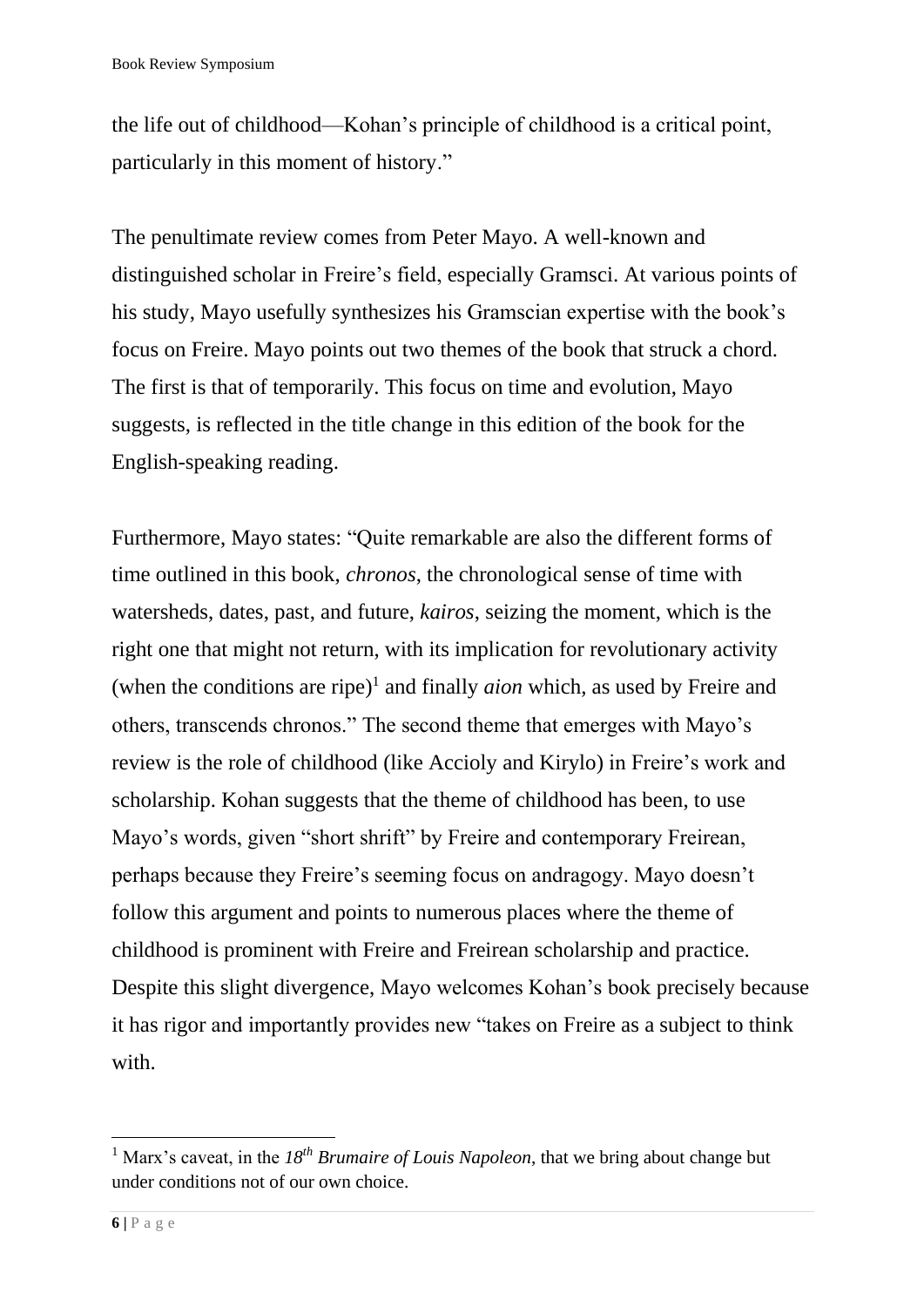The final review comes from Peter McLaren. McLaren places the book's intellectual inspiration and affinity, drawing on more comprehensive sources, among other things, Socrates, Foucault, Rancière, Machado, and the Zapatistas. Like the other reviewers, McLaren discusses the five principles: *life*, *equality*, *love*, *errantry*, and *childhood*. With characteristic flair, McLaren states that "when yoked together, these themes are more than the sum of their parts. What makes these themes unique is how the author discusses them as internally related". Continuing with this Marxist vein, McLaren states: "The author treats the various themes not as properties but relations, recognizing that they could not remain as they are without being related to each other in the common function of Freire's revolutionary praxis." At one point in the review McLaren recounts a beautiful quote about Freire describing himself as a "vagabond of the obvious [education is not neutral]." While Kirylo used the analogy of a door to push through to define the value of Freire's work for broader and deeper thinking for struggle and transformation today, McLaren suggests that "Wandering into hinterlands unexplored not only provides opportunities to err but locates making mistakes in a realm of the pedagogical encounter that provides for the possibility of growth, transcendence and emancipation."

Invoking his indispensable development of Freire's work, McLaren raises the temperature by labeling the work of Freire and Kohan's account of Freire as *revolutionary*. Resembling Inny Accioly's review, McLaren places Kohan's depiction of Freire in the context of present-day Brazil. McLaren compares developments in the USA in terms of the fascistic-style repression of the Left. Still, interestingly he points out, concerning Kohan, that "it becomes much more of a challenge for Right-wing critics to attack Marxism in the way that it has informed Freire's work, especially his contributions to liberation theology since, the labels: "Christian Socratic Marxist, a Marxist Christian Socratic, a Socratic Christian Marxist" (Kohan, p. 79) fit the life and thought of Freire in every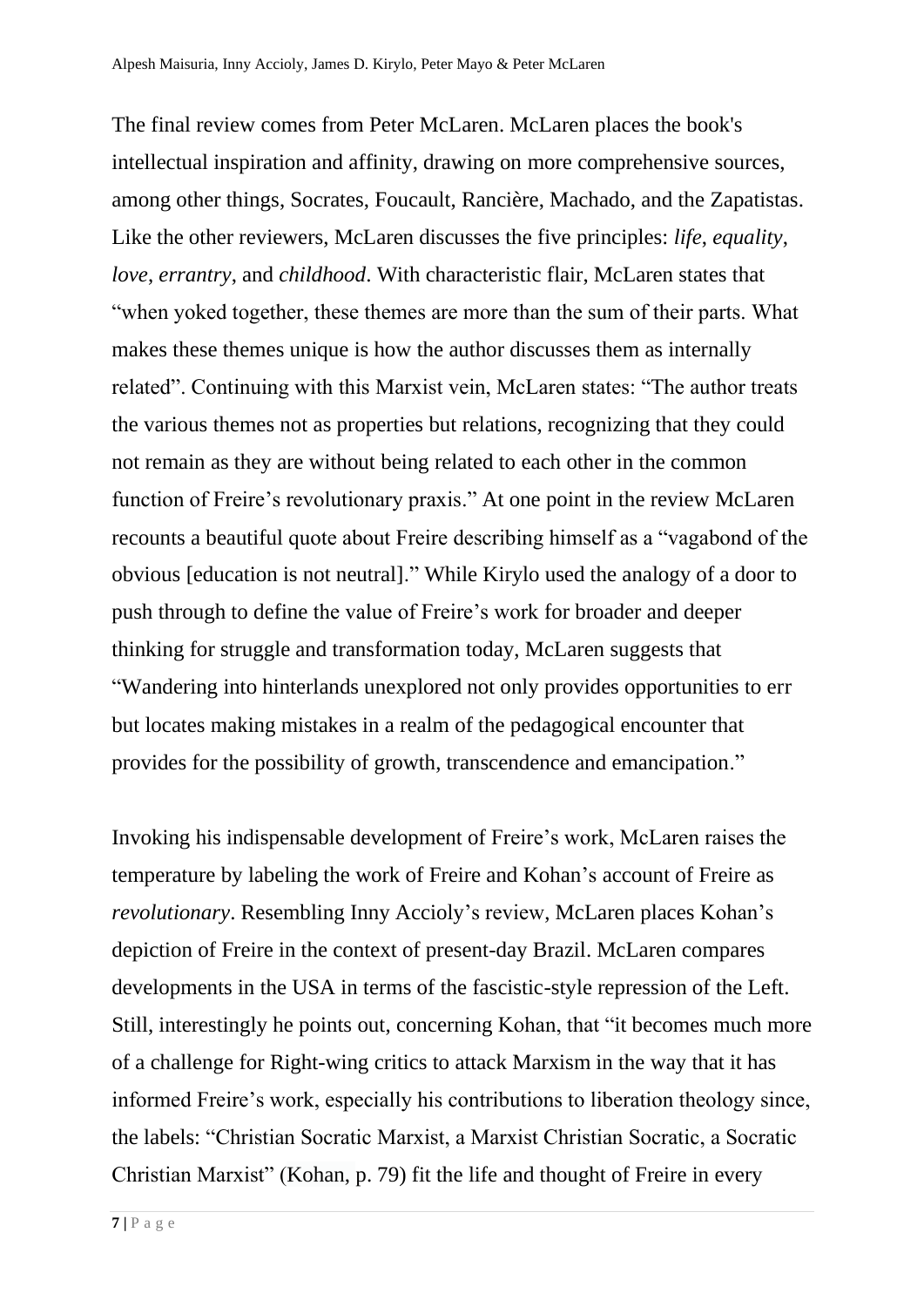combination and emphasis" (Kohan, p. 79)." Significantly, and again with a nod to his development of Critical Pedagogy into *Revolutionary* Critical Pedagogy, McLaren characterises Kohan's description of Freire as clearly Marxist, in that revolutionary fervor was always the nature and essence of and in his writing.

### **References**

- Maisuria, A. (2021). Chapter 5: Antonio Gramsci Hegemony. In Themelis, S (ed.) *Critical Reflections on the Language of Neoliberalism in Education Dangerous Words and Discourses of Possibility*. London: Routledge.
- Mayo, P. (2022). Gramsci, Antonio (1891–1937): Culture and Education In A Maisuria (2022 forthcoming) (vol Ed.) *Encyclopaedia of Marxism and Education*. Critical Understandings in Education Series. The Netherlands: Brill Publishing.
- Suoranta. J. (2022). Freire, Paulo (1921–1997) as a Marxist Revolutionary for Education Maisuria, In A Maisuria (ed.) *Encyclopaedia of Marxism and Education*. Critical Understandings in Education Series. The Netherlands: Brill Publishing.

# **Inny Accioly,** *Fluminense Federal University, Niterói, Rio de Janeiro State, Brazil*

The current historical time reveals the irredeemably destructive character of capitalism. As the coronavirus pandemic unveils social and environmental collapse, the bourgeoisie reinvents ways to save the system by maximizing the exploitation of workers, usurping the remnants of free time for rest, leisure, social interactions, and philosophical activity.

Meanwhile, the elites forge articulated strategies to construct the dictatorship of the homogeneous thinking creating common enemies by spreading, for example, the idea that refugees and asylum seekers represent threats to the United States and the European Union's citizens – while these people seek asylum precisely because their lives are threatened by the US and the European Union policies that finance wars, coups d'état, and leave in misery entire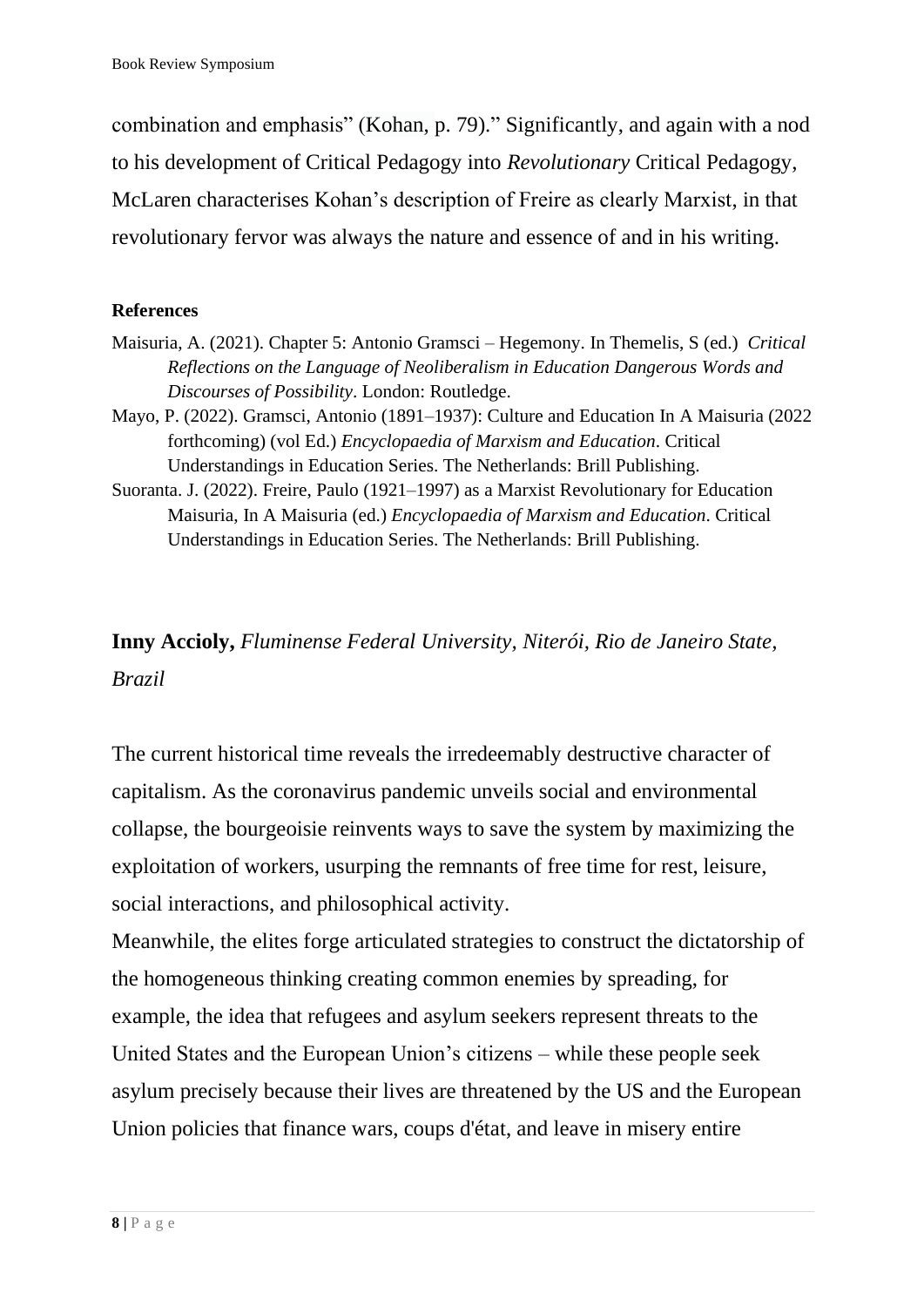populations in Africa, Latin America, and the peripheries of the global south (Accioly and Macedo, 2021).

In this scenario, Kohan's work (Kohan, 2021) invites the reader to claim, take back the time usurped for critical reflection, which is vital for transforming the living conditions. In a contradictory way, the dictatorship of homogeneous thinking is forged in the era of social media, which, while connecting people, hinders dialogue. As Freire accurately highlights, dialogue is inherent to the way of existence proper to human beings (Freire, 2005). The capitalist mode of existence is inherently dehumanizing as it produces alienated relationships. Under capitalism, men/women are alienated from their/our fundamental characteristic as humans – which differentiates us from animals – that is, being creative subjects that interact with the environment, transform the environment and transform themselves in this process. Unlike animals, humans can be aware of their activity in the world. Our presence in the world is historical because we construct history and, for this reason, we can reconstruct it.

However, capitalism produces estranged labor and, therefore, subjects who are alienated from 1) the object produced by their labor; 2) the set of knowledge comprehended by the different steps of the work process; 3) their most basic characteristic as human beings, that is, creativity in the transformation of nature; 4) other human beings and nature (Marx, 1844/2008).

Thus, the capitalist mode of production takes the workers' time, the ability, and the openness needed to engage in authentic dialogue, which is transformative by definition (Freire, 2005).

As a historical subject living in the catastrophic context of the 21st century, Kohan urges the reader to exercise the ability to listen, see, touch, and be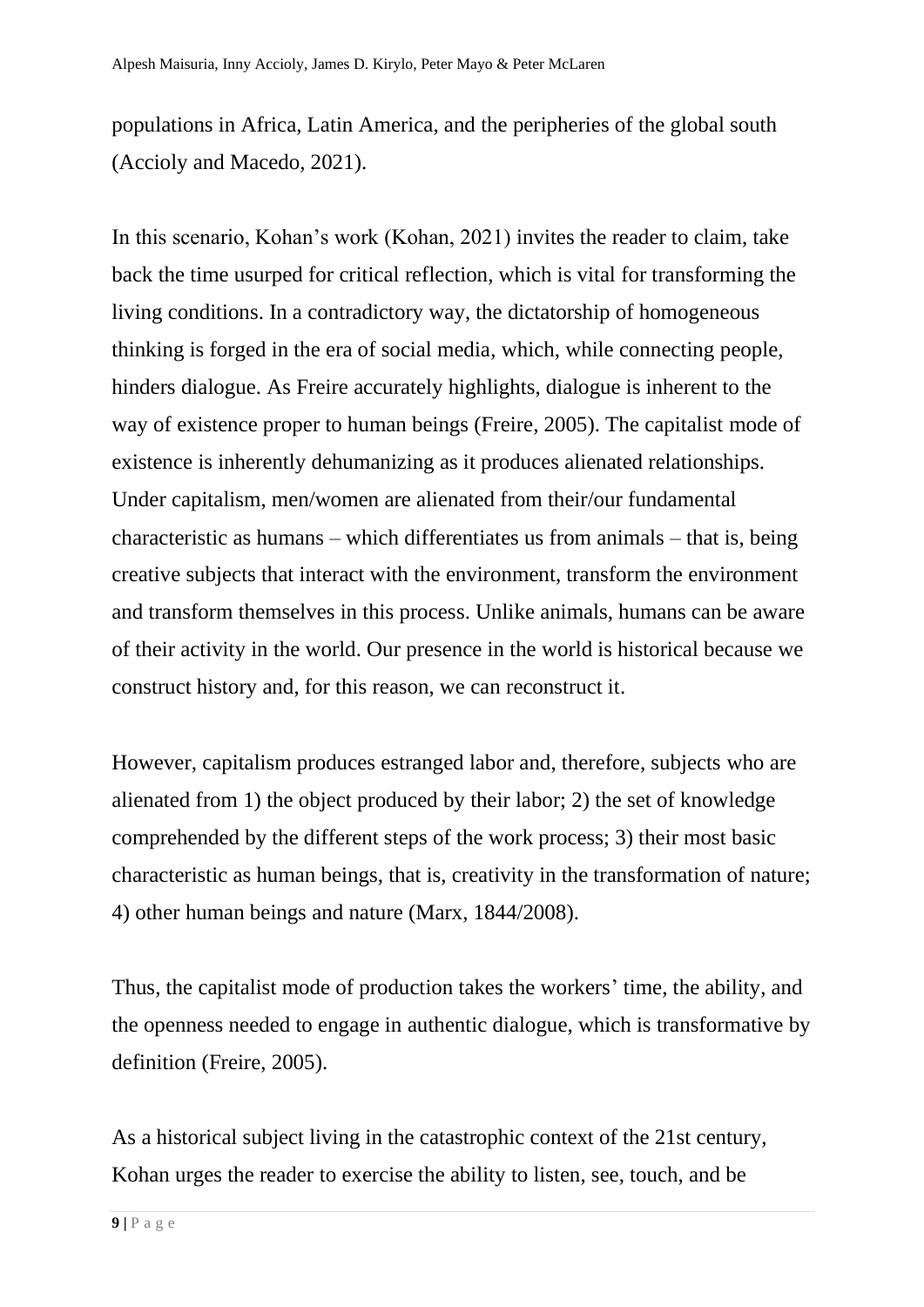touched by Freire's work and life. He suggests five "beginnings" of a life path followed by those educators committed to transforming society, as Freire was: Life, Equality, Love, Errantry, and Childhood.

By presenting Freire's life as part of a coherent unity with his writings, Kohan (2021) leads to the troubling question: What does it mean to be alive? Does it mean waking up, working – an estranged and mortifying activity – and being thankful for having a job, for example, in a country like Brazil where around 19 million people are going hungry, and half of the population faces food insecurity?<sup>2</sup>

There is something crucial implicit in Freire's work and the life: the dignity of life. The attack on that dignity anywhere is an attack on life everywhere. There is an ethical duty that needs to be assumed by critical educators who enjoy privileged conditions, the duty of actively taking sides since it is not possible to exist without taking a political position. According to Gramsci (1917/2020):

I hate the indifferent. I believe that life means taking sides. One who is alive can be nothing if not a citizen and partisan. Indifference is lethargy; it is parasitism; it is cowardice; it is not life. Therefore, I hate the indifferent. Indifference is the dead weight of history. Indifference plays an important role in history. It plays a passive role, but it does play a role. It is fatality; it is something that cannot be counted on (Gramsci, 1917/2020, p.33).

Here, "I hate the indifferent" has the radical meaning of Freire's "appropriate anger." According to Freire, "the kind of education that does not recognize the right to express appropriate anger against injustice, against disloyalty, against

<sup>2</sup> UOL Noticias, May 25, 2021. Available at

https://economia.uol.com.br/noticias/redacao/2021/05/22/fome-provocada-pela-pandemiaatinge-19-mi-de-brasileiros-diz-levantamento.htm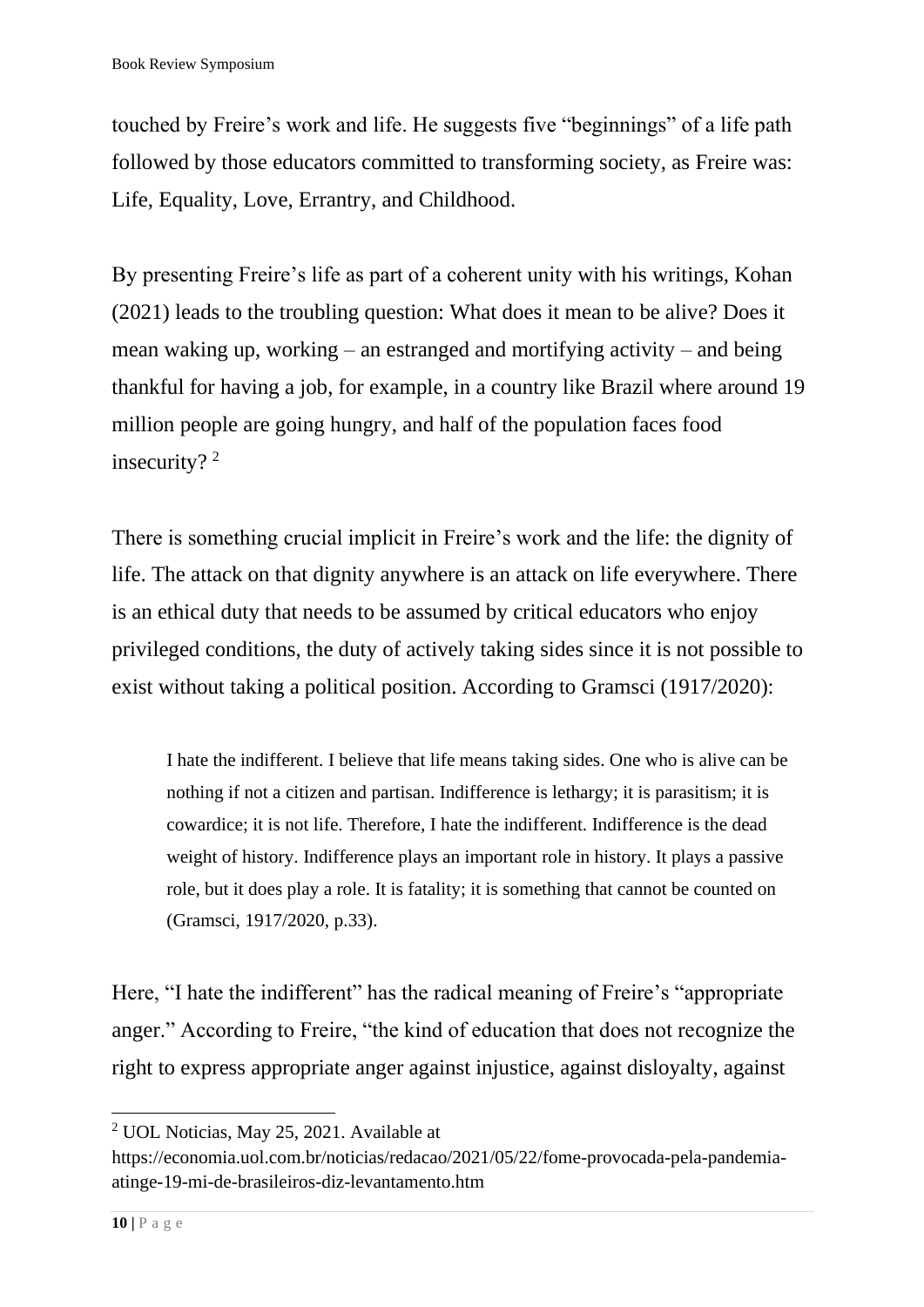the negation of love, against exploitation, and violence fails to see the educational role implicit in the expression of these feelings" (Freire, 1998, p.18).

The right to express "appropriate anger" is an affirmation of life against the elite's necrophilic greed. Therefore, this is related to the radical sense of love. Without question, Freire would agree that it is with love that the people, committed with the dignity of life, go to the streets in Brazil to march, for example, for vaccines against Covid-19.<sup>3</sup> It is with love that one dares to stand against the deniers who deny life and the will to live. This way, love is rebellion against death since it is courage and commitment to the fight against oppression. Likewise, love requires "appropriate anger" against the dehumanization provoked by capitalism that makes inequality seems natural, normal.

As Kohan (2021) affirms, love is a lifeforce, and political love is to live life to expand it and never limit it. For this reason, it is impossible to love under capitalism truly. In *Pedagogy of the Oppressed,* Freire declares: "I hope at least the following will endure: my trust in the people, and my faith in men and women, and in the creation of a world in which it will be easier to love" (2005, p.40).

The coronavirus pandemic established, locally and globally, the "new normality" that separates, on one side, those who have access to vaccines and health care, and on the other side, those who are left to die without the prospect of being vaccinated and without places in hospitals for receiving medical

<sup>3</sup> Reuters, July 4, 2021. Available at [https://www.reuters.com/world/americas/brazilians](https://www.reuters.com/world/americas/brazilians-demonstrate-against-bolsonaro-slow-vaccine-rollout-2021-07-03/)[demonstrate-against-bolsonaro-slow-vaccine-rollout-2021-07-03/](https://www.reuters.com/world/americas/brazilians-demonstrate-against-bolsonaro-slow-vaccine-rollout-2021-07-03/)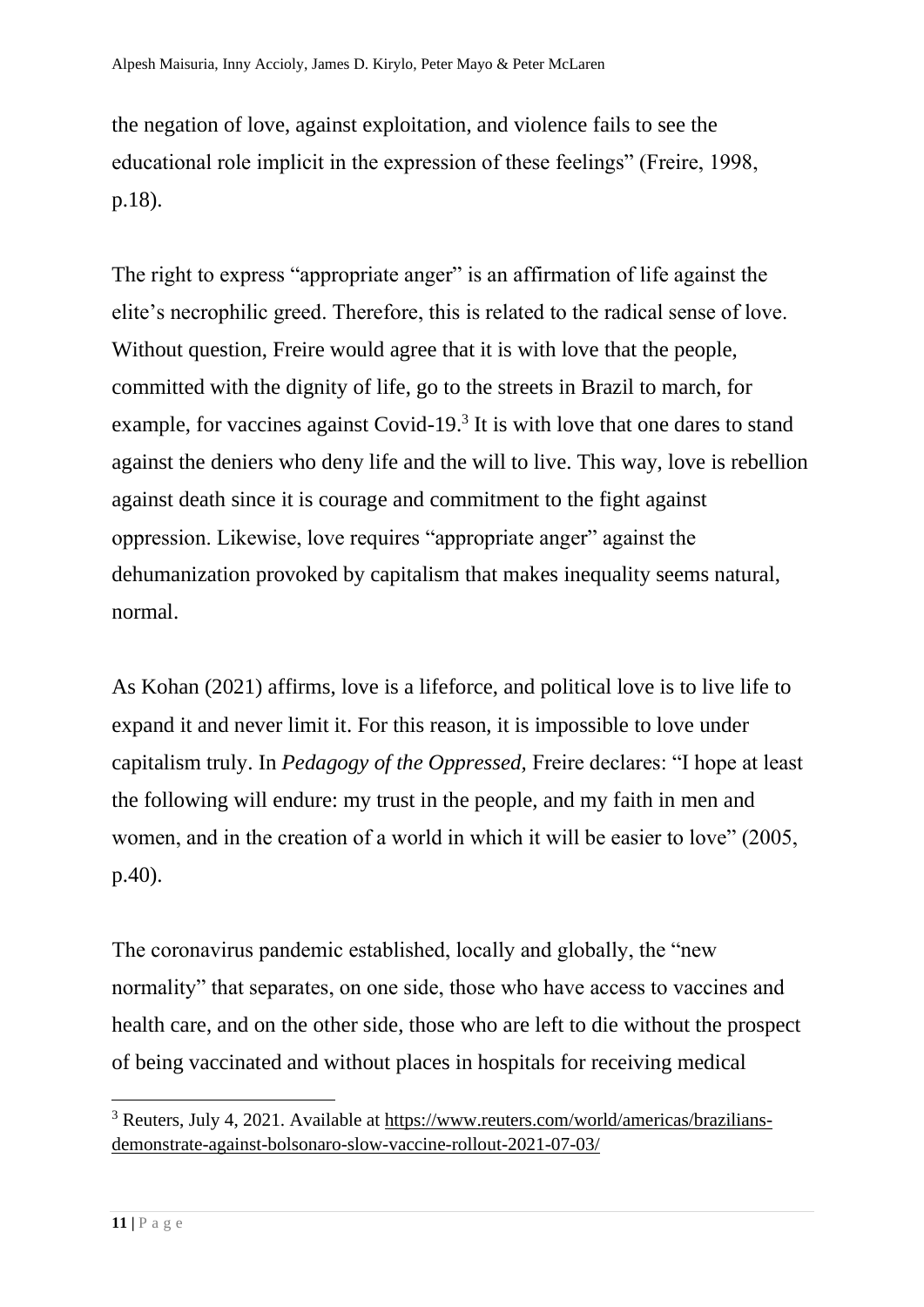treatment. Among educators, the new normality put on one side those who teach their online courses with no significant adversity. On the other side, those educators from the global peripheries, where the internet and computers are privileges for the few. The pandemic unveiled that inequality and intrinsic dehumanization are capitalist normality (Accioly and Macedo, 2021).

One of the fundamental postulates of education for Freire is the ontological equality of all humans (Kohan, 2021). According to Kohan, in his travels and wanderings around the world, Freire was able to observe that "the world is too excessively unequal to not do anything."

Inspired by Freire, Kohan affirms that:

The educator wanders the world to show it that it can always be different than it is. The teacher walks the world wandering on the path of a political education that is inspired by the belief that the world can be otherwise, and so that the world becomes so (Kohan, 2021, p.154).

Transforming the world requires a permanent tension between denunciation and announcement to construct the untested feasibility that points to a future open to possibilities not yet experimented with.

There is no authentic utopia apart from the tension between the denunciation of a present becoming more and more intolerable and the "annunciation," announcement of a future to be created, built – politically, esthetically, and ethically – by us women and men (Freire, 1994, p.114).

At this point, Kohan's work presents childhood from a fascinating perspective. Since "childhood is not something to be educated; rather it is something that educates (Kohan, 2021, p.182)", one can learn that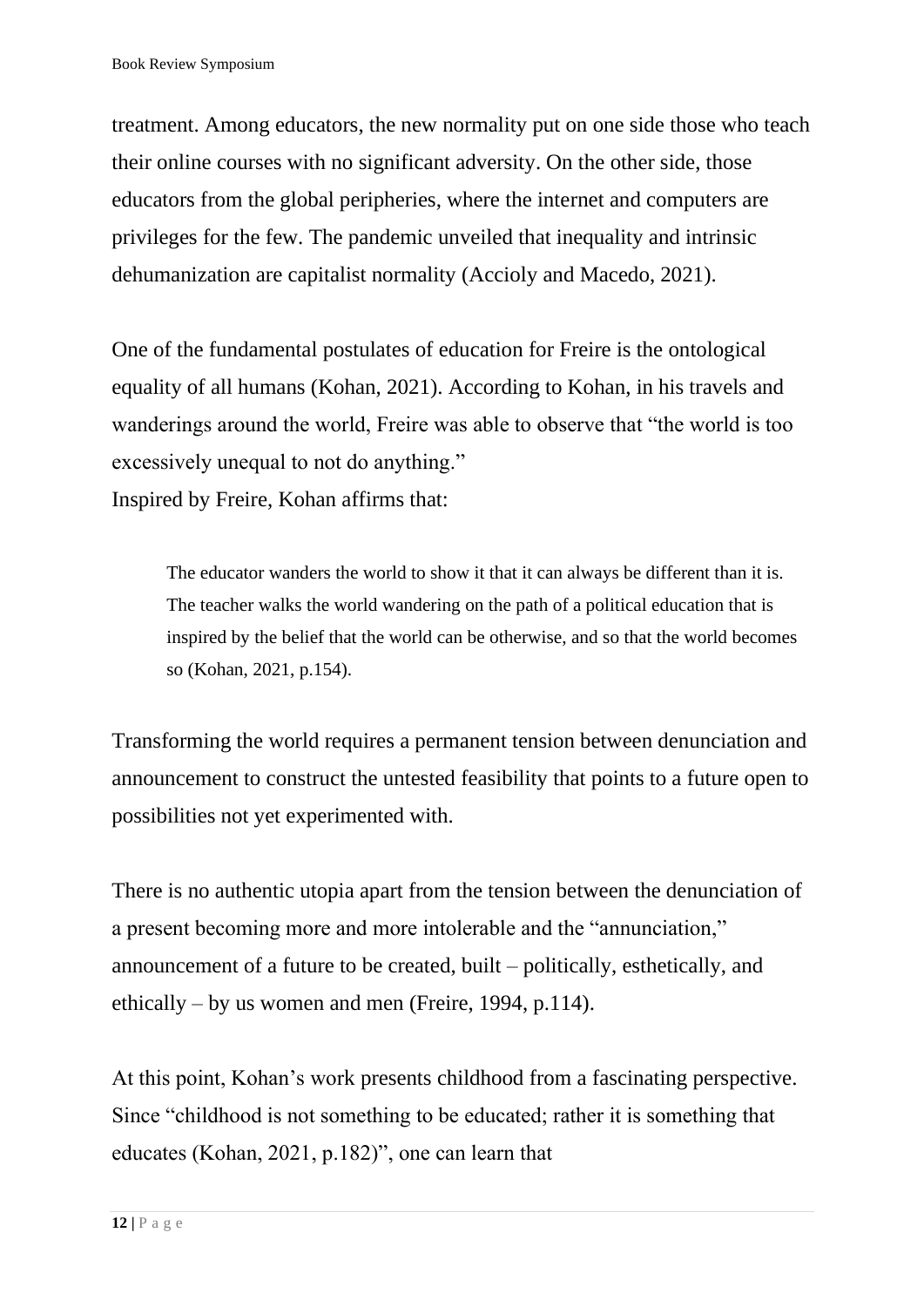Childhood is a way of looking to the future with eyes wide open […]. Childhood is a way of inhabiting the present, of being entirely present in the present, as if time were just time, embodying the now, as if we were only children, as if the future was just one other form of the present. In childhood, there is not much past and there is a wideopen future, undefined (Kohan, 2021, p.230).

The fight to reconstruct the future – our authentic utopia – requires men and women that are also permanently open to reconstructing themselves. Likewise, this fight must be full of curiosity, joy, vitality, sensibility, inquietude. This way, Kohan reaffirms that fighting to transform society is the duty of every educator. That being so, educators should dare to radically love, having the audacity to wander, march, and protest. Above all, it is necessary to dare to live a life committed to the dignity of life and therefore committed to equality.

#### **References**

Accioly, I. and Macedo, D. (2021) *Education, Equality and Justice in the New Normal: Global Responses to the Pandemic*. London: Bloomsbury.

- Freire, P. (1994) *Pedagogy of Hope: Reliving Pedagogy of the Oppressed*. New York: Continuum.
- Freire, P. (1998) *Pedagogy of Freedom: Ethics, Democracy, and Civic Courage.* Lanham, MD: Rowman & Littlefield.

Freire, P (2005) *Pedagogy of the Oppressed.* New York: Continuum International. Gramsci, A (1917/2020) *Odeio os indiferentes: Escritos de 1917.* São Paulo: Boitempo. Kohan, W. (2021) *Paulo Freire: A Philosophical Biography.* London: Bloomsbury Marx, K. (1844/2008) *Manuscritos econômicos e filosóficos.* São Paulo: Boitempo.

**James D. Kirylo**, *University of South Carolina, Columbia, South Carolina, USA*

Before reading this beautiful book, *Paulo Freire: A Philosophical Biography*  (Bloomsbury, 2021), by Professor Walter Omar Kohan, I took the time to listen to a few book launching podcasts that discussed the work. See [here,](https://www.youtube.com/watch?v=0vpLeen4TE4) [here,](https://www.youtube.com/watch?v=Lzf0zu0K8uc) [here,](https://www.youtube.com/watch?v=DSBSxnJzsBE)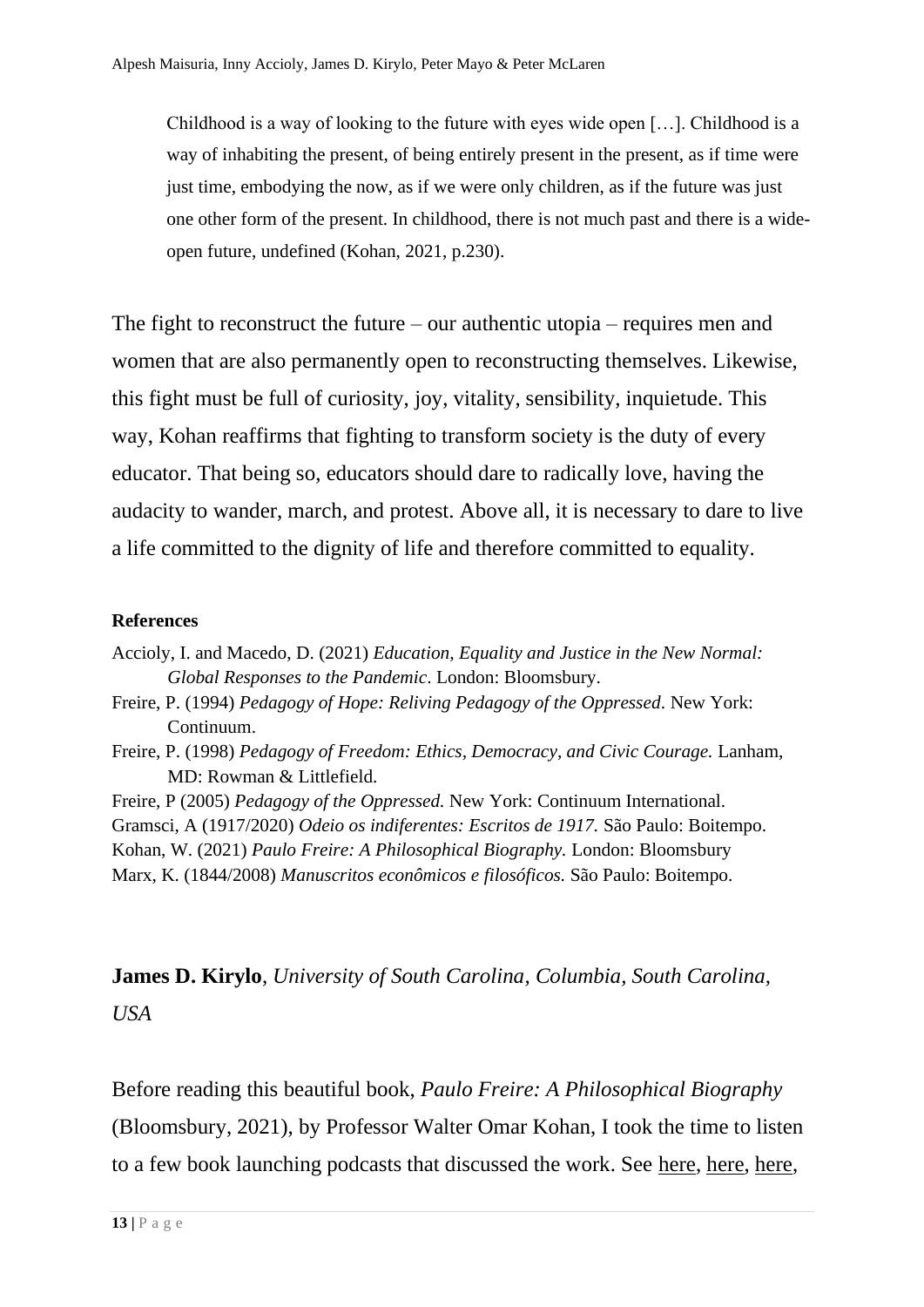and [here](https://www.youtube.com/watch?v=nY6PY_T9eS8)<sup>4</sup>, with the latter ending with a delightful, upbeat Brazilian song dedicated to the life and work of Paulo Freire, which alternatively can be heard [here.](https://www.youtube.com/watch?v=OGuhVWN6_Kk) I am glad that I engaged in this collective listening exercise, providing me an even richer context of the text and Kohan himself. I would encourage readers to do the same.

Kohan's book was first published in Portuguese in 2019, titled *Paulo Freire mais doque nunca*: *Uma biografia filosófica* (Paulo Freire more than ever: A philosophical biography). This is important because, as Kohan discusses on the podcasts and in the book—with Jason Wozniak and Samuel D. Rocha, who translated the text to the Bloomsbury English edition—thought, intent, and even passion can get lost in translation if not conducted carefully.

Paulo Freire was a gifted human being on multiple fronts, including his ability to write in Brazilian Portuguese in such a way that uniquely created and recreated words, providing new meanings in a poetic writing style that was radically graced with richness precision, strength, and beauty. Thus, the effort necessary to translate Freire's writing was not an easy task and sometimes impossible with respect to capturing the exact spirit of his thought. Indeed, Freire's writing is distinctively Brazilian, as he would characterize it (A. Freire, 2000).

Similarly, Kohan meticulously worked with his translators to best capture the authentic essence of his book in English as it "had to be translated lovingly, taking stock and care of every word, savoring new inspirations, enjoying the opportunity to be writing and rewriting Paulo Freire in a new language, in the

<sup>4</sup> These podcasts are available on Youtube: [The Bloomsbury Academic Podcast -](https://www.youtube.com/watch?app=desktop&v=0vpLeen4TE4) Episode 22 [| Paulo Freire with Walter Omar Kohan Pt. 1 -](https://www.youtube.com/watch?app=desktop&v=0vpLeen4TE4) YouTube; Launching of Walter Omar Kohan, and also, "Paulo Freire, a philosophical biography" by NEFI - UERJ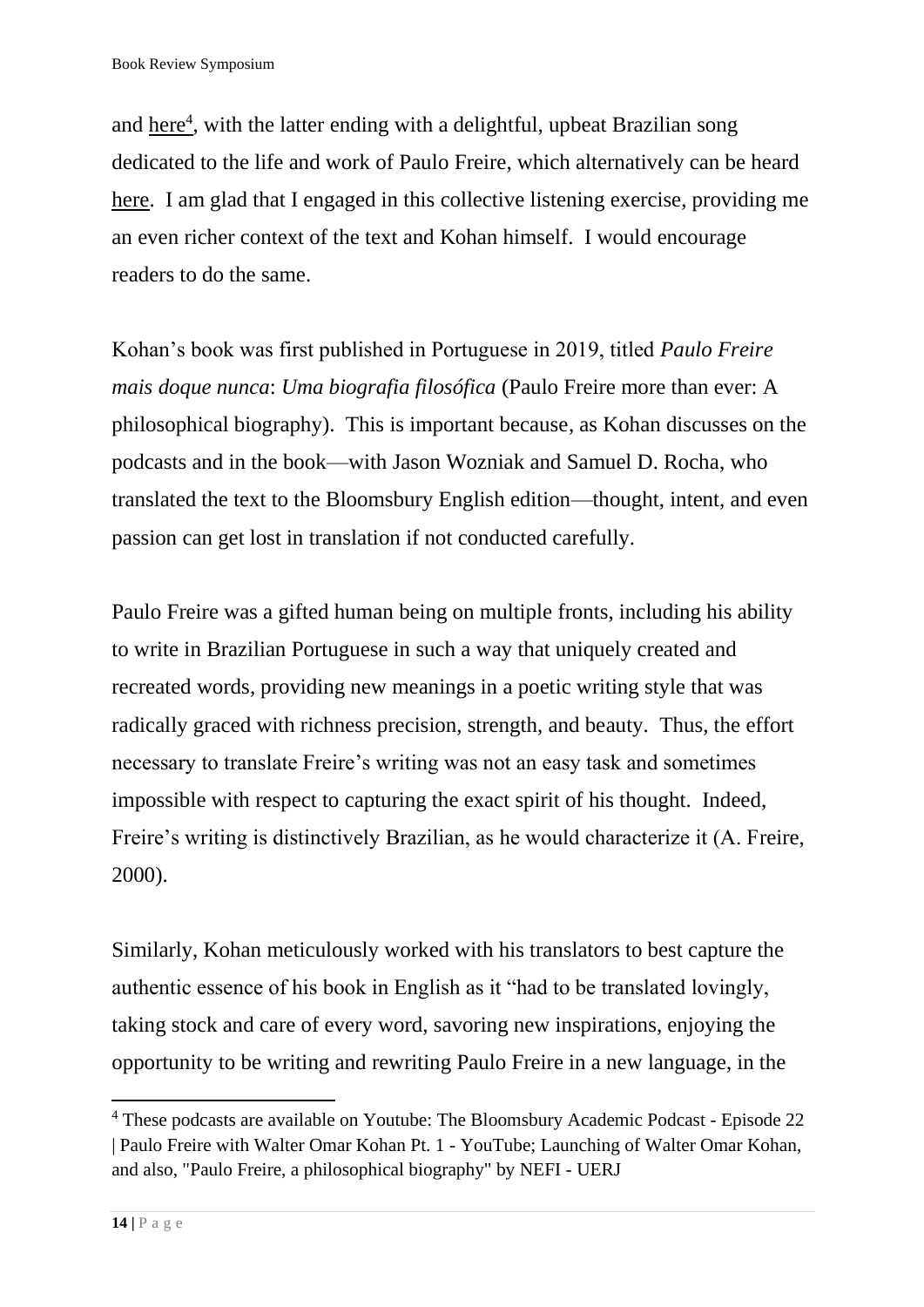one that is most read in the world, rather than his native Portuguese" (p. xv). This is no small point—in this case—for the English reading audience, as underscored in Antonia Darder's insightful Foreword for the book.

Translation work for this particular work was a labor-intensive process that not only demanded a fundamental understanding of Paulo Freire, but also a rich appreciation of what Kohan desired to convey about Freire, linked to an acute awareness of the political, social, pedagogical, and economic milieu that situated the text. This, indeed, as Kohan indicates, requires a loving framework in which to imbue the process. If these elements are not there, fine work, important work, can easily get lost in translation. I, therefore, commend Kohn to underscore this critical point. Otherwise, we risk taking for granted an essential aspect to the unfolding of this publication in English.

The heart of Kohan's text focuses on what he describes as five principles in which Freire's life, thought, and work is highlighted: *life*, *equality*, *love*, *errantry*, and *childhood*. These principles are not fixed or methodological; rather, they are "beginnings, ways of being born in the world, of beginning to think and to live philosophically, a life attentive to what a policy of educating means. They are forms from which a political path can be born to walk in a philosophically educating life" (p. 12).

In other words, as I reviewed this book and pondered these principles, it is clear Kohan emphasizes that Freire is not a method; rather, Freire provides for us a door to enter, one in which we can frame our thought and work, indeed our lives, in the context of our individual spaces and time, realized within historical, political, cultural and economic realities (Freire, 1997). Entering this door, however, must always pave a path toward a more just, loving, and right world,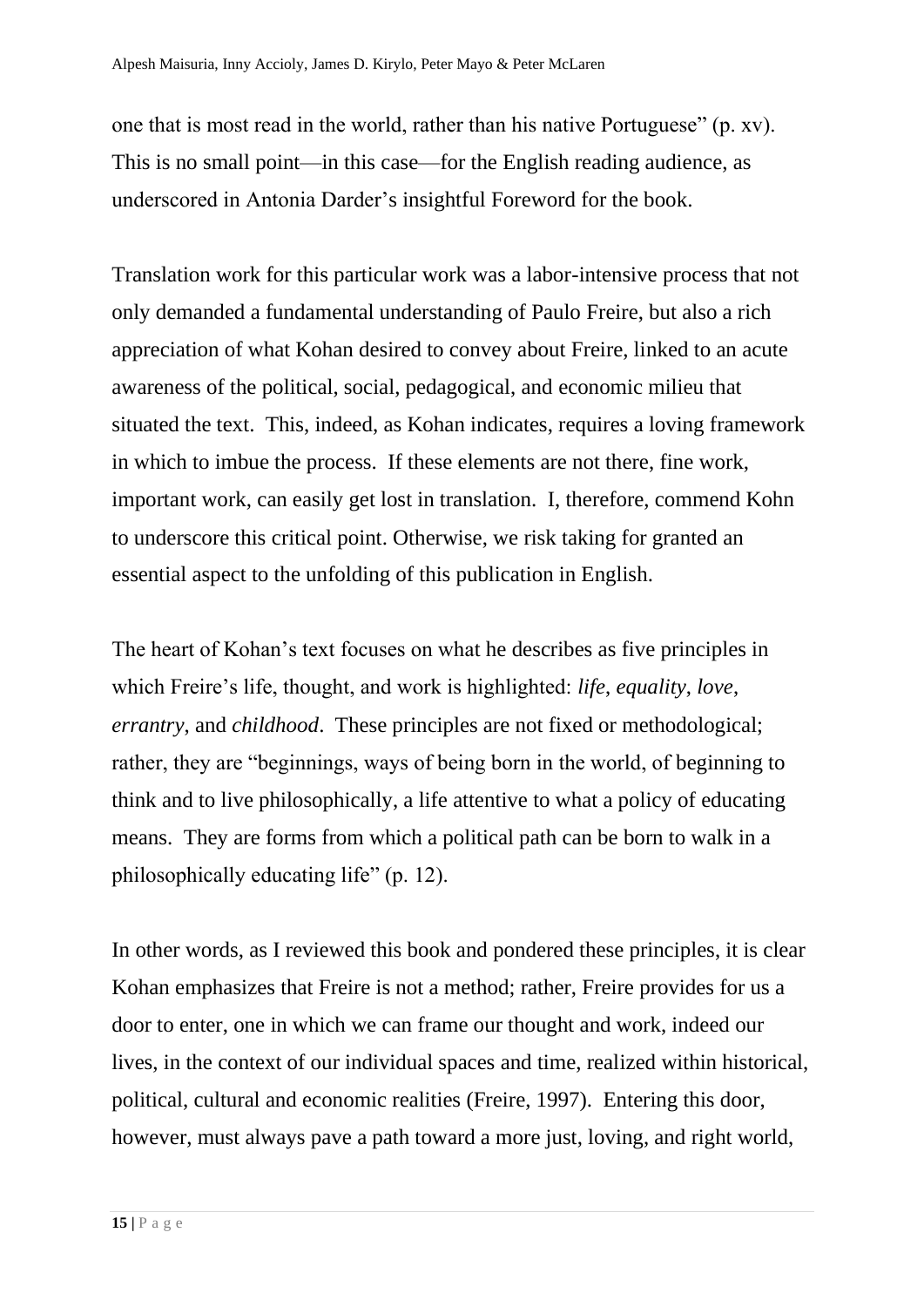mindful of the common good. In short, the task of the Freirean "follower" is not to follow but rather to reinvent him (Freire, 1997).

While each principle—*life* ("life and philosophy, education, school, and thinking are all intertwined" (Ch. 1, p. 17); *equality* ("all lives are equal, all live have the life potential, not a single life is superior to another life" (Ch. 2, p.43); *love* ("to educate is an act of love" (Ch. 3, p. 67); *errantry* ("an educator is someone who walks, wanders, displaces themselves" (Ch. 4, p. 93)—is worthy of its own distinct review, for the purposes here, however, I would like to simply share a few reflections on the principle of *childhood* ("childhood is not something to be educated; it is something that educates" (Ch. 5, p. 113).

Kohan makes the point that the things of childhood were not the central focus of Freire's work, as it was in the case of his focus on popular and cultural education. Yet, this does not suggest that Freire had no interest in childhood in general, and more specially childhood education. On the contrary, Freire possessed a significant interest in childhood, as Kohan argues, markedly adding to the bigger picture of the corpus of his work.

For example, Kohan points to Freire's autobiographic account in his *Letters to Christina*: *Reflections on My Life and Work* (1996). In this text, among other themes, Freire reflects on his childhood, his relationships, his varied experiences, and their influence on the shaping of his philosophical, social, and political thought, all of which were linked to the bigger picture of education. And part of that critical link was that his childhood was a pedagogical act, a political moment, having implications for those conducting popular education work and those who teach young children.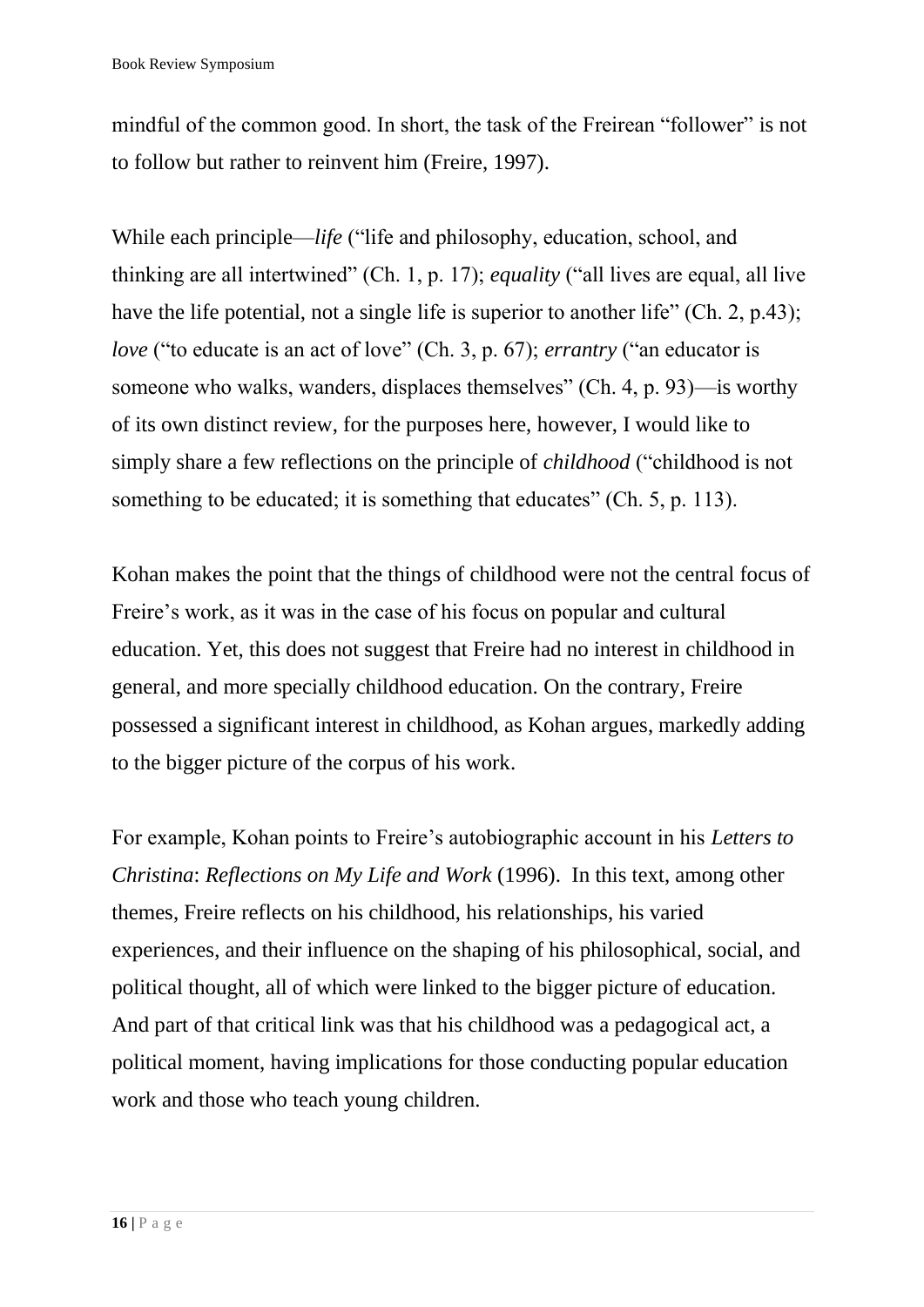With the assumption that children are naturally curious, who unpretentiously ask the "why" questions, looking to do, seek, explore, and even inclined to experiment and take risks, Kohan underscores that Freire possessed and maintained a dispositional childlike way of being. This way of being is strength, for in that place, as was in the case of Freire—curiosity, and attentiveness to life, to people, to the everydayness moments—continuously stayed in motion. Kohan puts it this way,

Even in the last of his public interventions—interviews, encounters, and ceremonies—we can see his childlike way of being. Until the very end of his life he walks through the world questioning himself and others in a childlike way. To sing these childlike notes in his words: the perennial childhood of Freire expresses itself in his curiosity, his unquietness, his taste for asking questions, for not fearing to dream, for wanting to grow, create, and transform, in his childlike speech, in the originating use of words that first formed his world during his own childhood (p. 144).

For critical pedagogues, whether working with adult learners or young children, a childlike disposition stance recognizes that education is ultimately about relationships and to be "entirely present in the present" (p. 147), engaged in the sights, smells, and sounds of our surroundings as connections are made with those we encounter.

In an age of extreme positivistic thinking and neoliberal advances in which students are summarily objectified and where curiosity is often swiftly dismissed, sucking the life out of childhood—Kohan's principle of childhood is a critical point, particularly in this moment of history. In the final analysis, it is for this and other reasons that *Paulo Freire: A Philosophical Biography* is a necessary read. The writing approach is accessible, graced with passion, conviction, wisdom, and a humble intellect.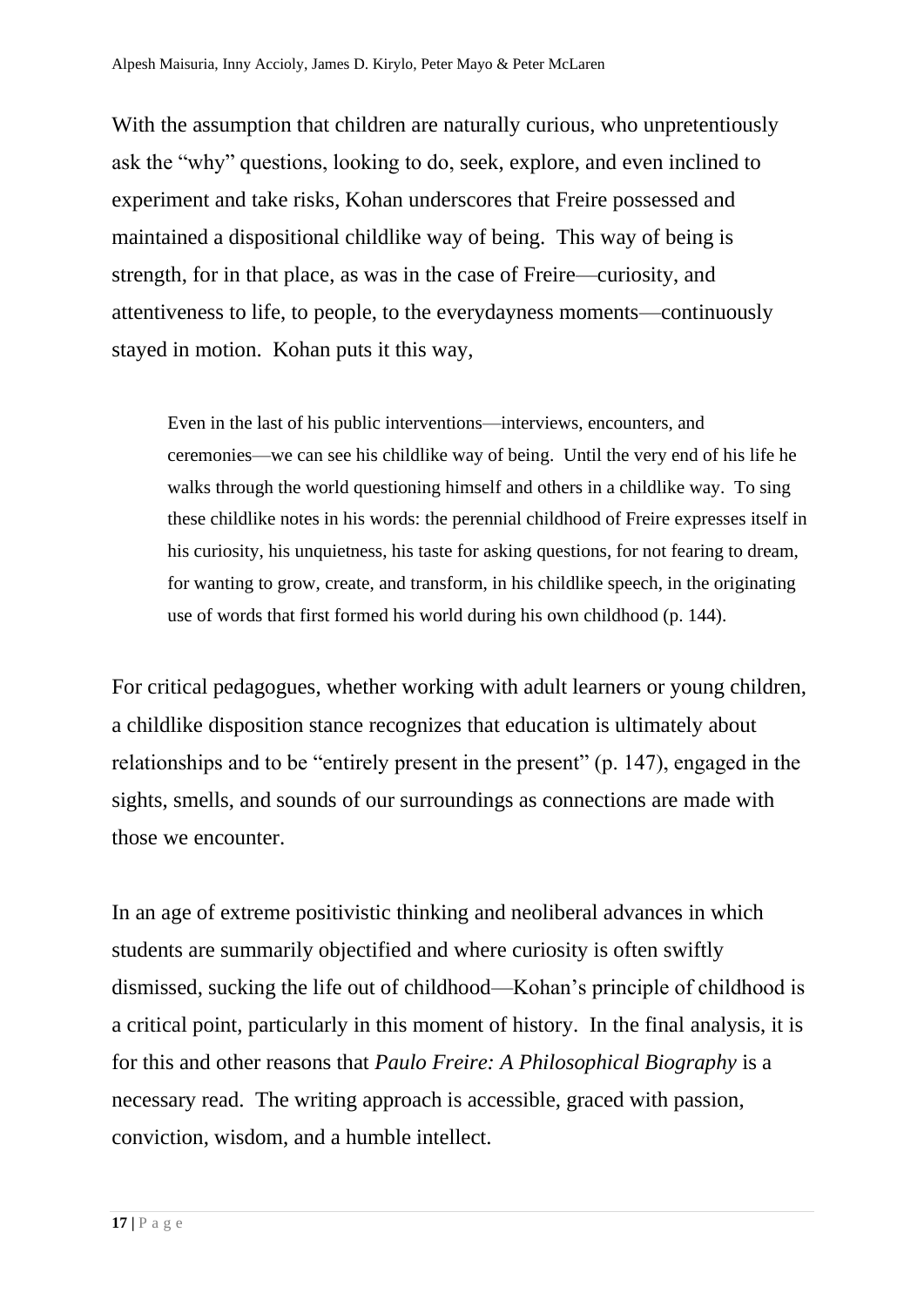## **References**

Freire, A. (2000, Spring). Reflections from a "third age" marriage: Paulo Freire's pedagogy of reason, hope, and passion: An interview with Ana Maria (Nita) Freire. (Interview with Carmel Borg, Peter Mayo.) *McGill Journal of Education*, 35(2), 105–121. Freire, P. (1996). *Letters to Cristina: Reflections on my life and work* (D. Macedo with Q. Macedo and A. Oliveira, Trans.). New York, NY: Routledge.

Freire, P. (1997). A response. In P. Freire, J.W. Fraser, D. Macedo, T. McKinnon, & W.T. Stokes (Eds.), *Mentoring the mentor: A critical dialogue with Paulo Freire* (pp. 303– 329). New York, NY: Peter Lang.

Kohan, W. (2021). *Paulo Freire: A Philosophical Biography.* London: Bloomsbury.

# **Peter Mayo**, *University of Malta, Valletta, Malta*

Another book on Paulo Freire, whose centenary birth is being celebrated this year, has seen the light. I keep saying that, as long as there is rigour and new 'takes' on Freire as a subject to think with, then such books are welcome. I personally think that these qualities are contained in Walter Kohan's offering which, as Carlos Alberto Torres, prominent Freirean scholar, writes in his endorsement on the back cover of the paperback version in hand, is a *tour de force*.

This book was previously published in Spanish and Portuguese, the Spanish version bearing the title *Paulo Freire. Mas que Nunca?* (Paulo Freire. More than never/ever?). The subtitle replaces the main title in this book because of a theme taken up in its main contents, the question of time. This book is original and imaginative in the way the discussion around Freire's own ideas are organised thematically around the following: Life, Equality, Love, Errantry and Childhood. Some of the themes are familiar to those steeped in the Freirean corpus, although Kohan, who is very erudite and well versed in philosophy, especially classical philosophy and, as an Argentinian ensconced in a Brazilian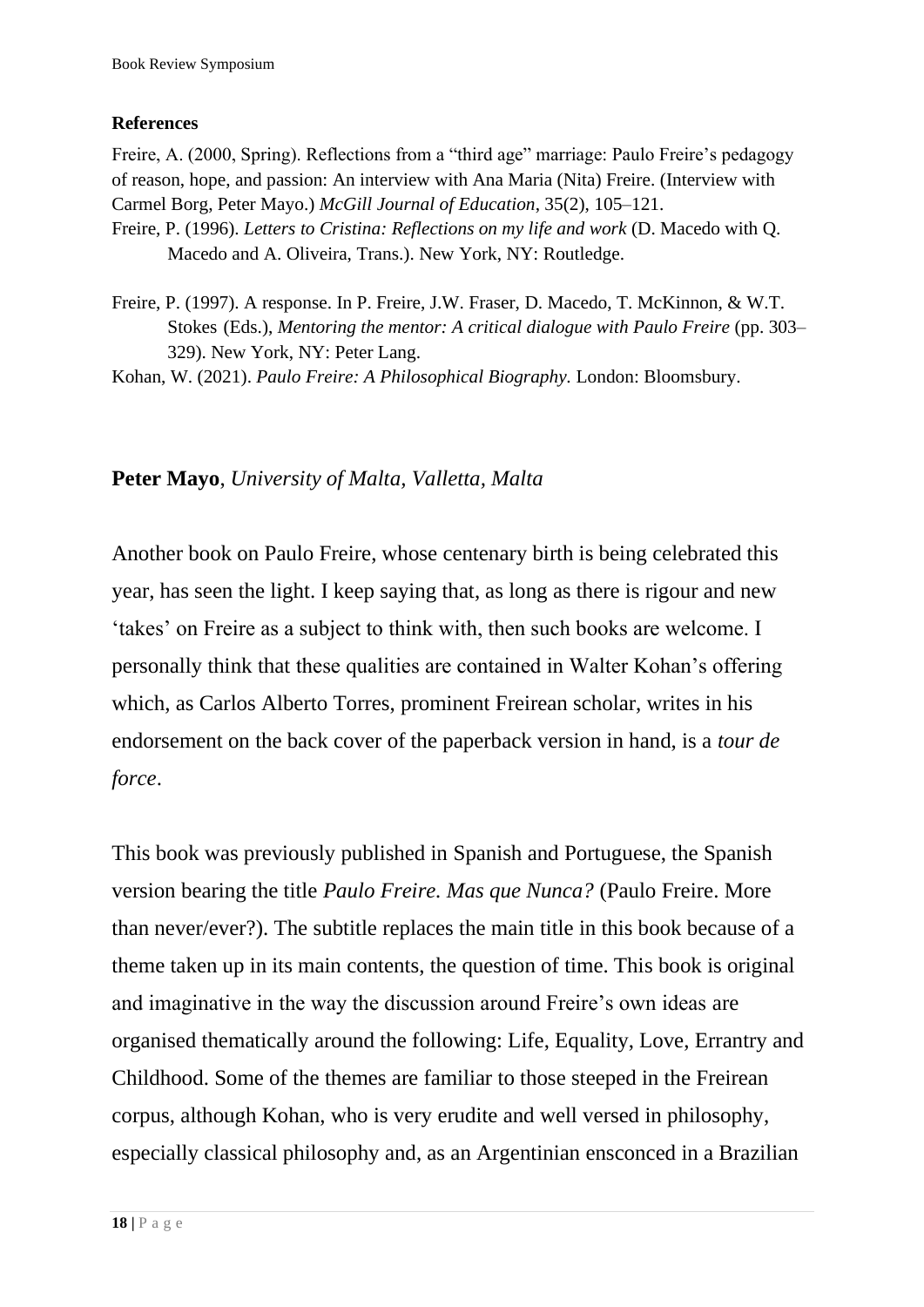university, Latin American social thought, provides innovative nuanced approaches to them. Equality is often preferred to equity in the discussions on social justice. Scholars such as Kathleen Lynch have argued for a greatly qualified notion of *equality* that considers the conditions that need to be in place to render the term more meaningful than as understood in its formal sense. I have often been told that the use of this term, in a nuanced and qualified manner, has legal implications and significance, hence the preference of many for this term over that more prevalent, especially in the Anglophone world, namely equity.

Quite remarkable are also the different forms of time outlined in this book, *chronos*, the chronological sense of time with watersheds, dates, past and future, *kairos*, seizing the moment which is the right one that might not return, with its implication for revolutionary activity (when the conditions are ripe) $<sup>5</sup>$  and finally</sup> *aion* which, as used by Freire and others, transcends chronos. For educators, it can involve working towards establishing the conditions to insert oneself in the *now*, that is, "inhabiting the present" (p. 178). It serves to problematise attempts to vocationalise it for a future that might not even come to fruition, what Gramsci, in his denunciation of the Giovanni Gentile reforms, called 'mortgaging the child's future' (ipotecare il futuro del fanciullo, in the Italian original). Kohan highlights the relation of Freire's writings to these categories. Kairos, for instance, is reflected in Freire's frustration, writing in exile in Chile, at the CIA and multinationals-backed military coup in 1964. This brought about a rupture of a democratisation process in a country roused for social transformation. The discussion on time runs throughout the book, in the main thematic section and also in the added interviews, notably the one with Jason Wozniak.

<sup>5</sup> Marx's caveat, in the *18th Brumaire of Louis Napoleon*, is that we bring about change but under conditions, not of our own choice.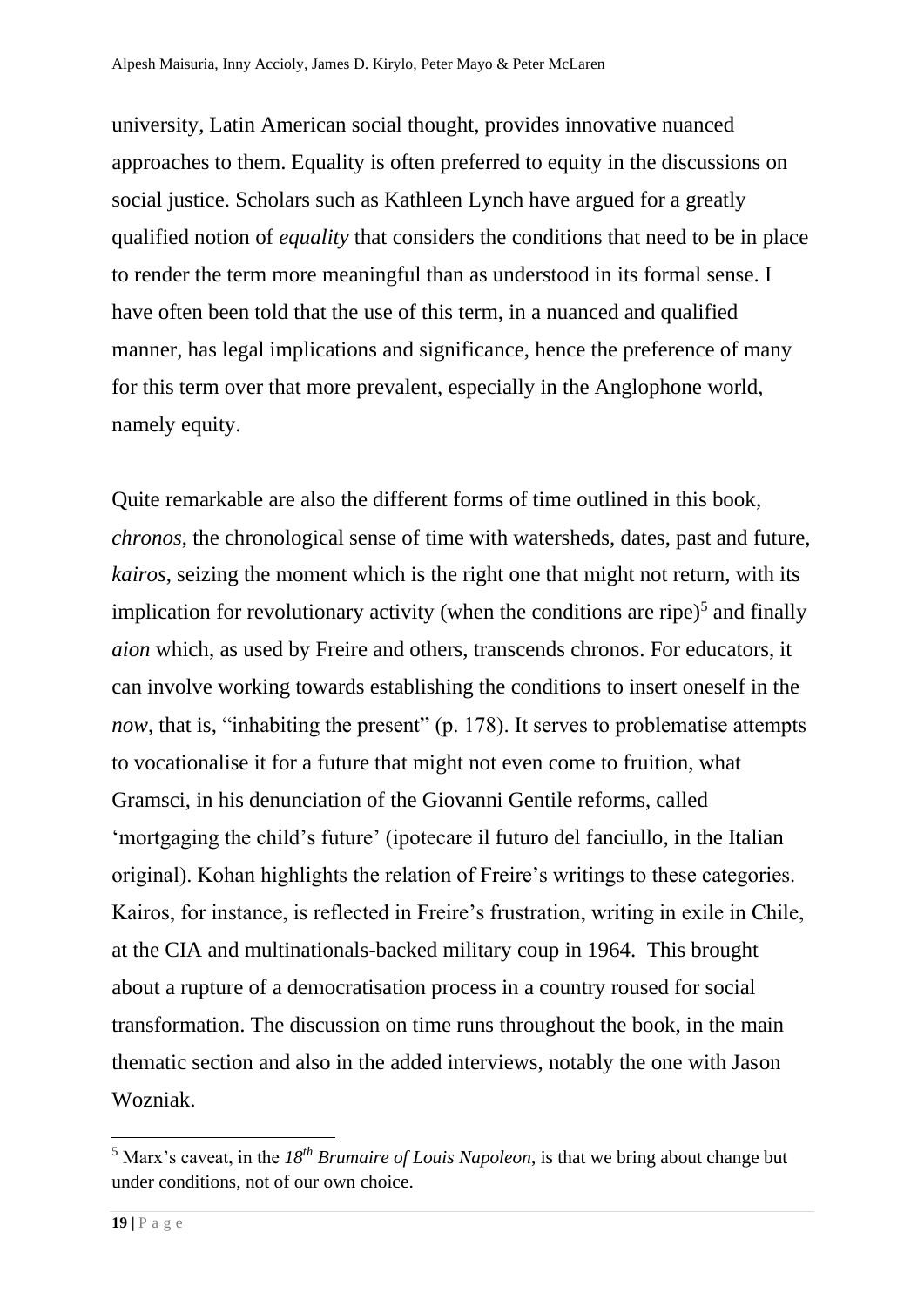The other theme which struck me in this book is that of *childhood* in Freire, which, according to Kohan, is given short shrift in the thinking around his ideas. Yes, those who confine themselves to his early works, born out of adult literacy experiences in Angicos, Guinea Bissau and elsewhere, may fall into that trap – equating Freire solely with adulthood. I would submit, however, that many have seen the value of Freire's approach and denunciation and annunciation (Anuncio, denuncio) of different pedagogical approaches, always political pedagogical approaches, to engage in education within the 'limit situations' of formal schooling. There is ample evidence of this in the literature around Freire, and explicit ones at that. As for Freire's own writings, I would argue that it is not even a case of leaving it to others to reconfigure his approach for schooling and other formal engagements. Freire's oeuvre extends to published work, even in English translation, connected with Higher Education (his dialogue with scholars at UNAM Mexico, published as *Paulo Freire on Higher Education*, SUNY Press,1994) and certainly with his role in reforming public education as Education Secretary in the Mayor Erundina-led Municipal Government in São Paulo.

*Pedagogy of the City* would be the key work in English translation in this case, backed by the ethnographic work by Maria del Pilar O'Cadiz, Pia Wong and Carlos Torres, admittedly on social movements but more widely on the larger municipal context: *Education and Democracy*: *Paulo Freire*, *Social Movements*, and *Educational Reform in* São *Paulo (Westview Press, 1998)*. We learn of his attempts at providing the conditions for children, the popular children (*meninos / meninas* popular), to learn, with cooks being engaged to ensure they are not famished. Together with other employees (janitors, administrators, teachers, etc.) in this community schools project (those who democratically elect to join the project of the 'popular public schools'), these cooks are formed as educators. This was presented by Freire and others in a symposium on his work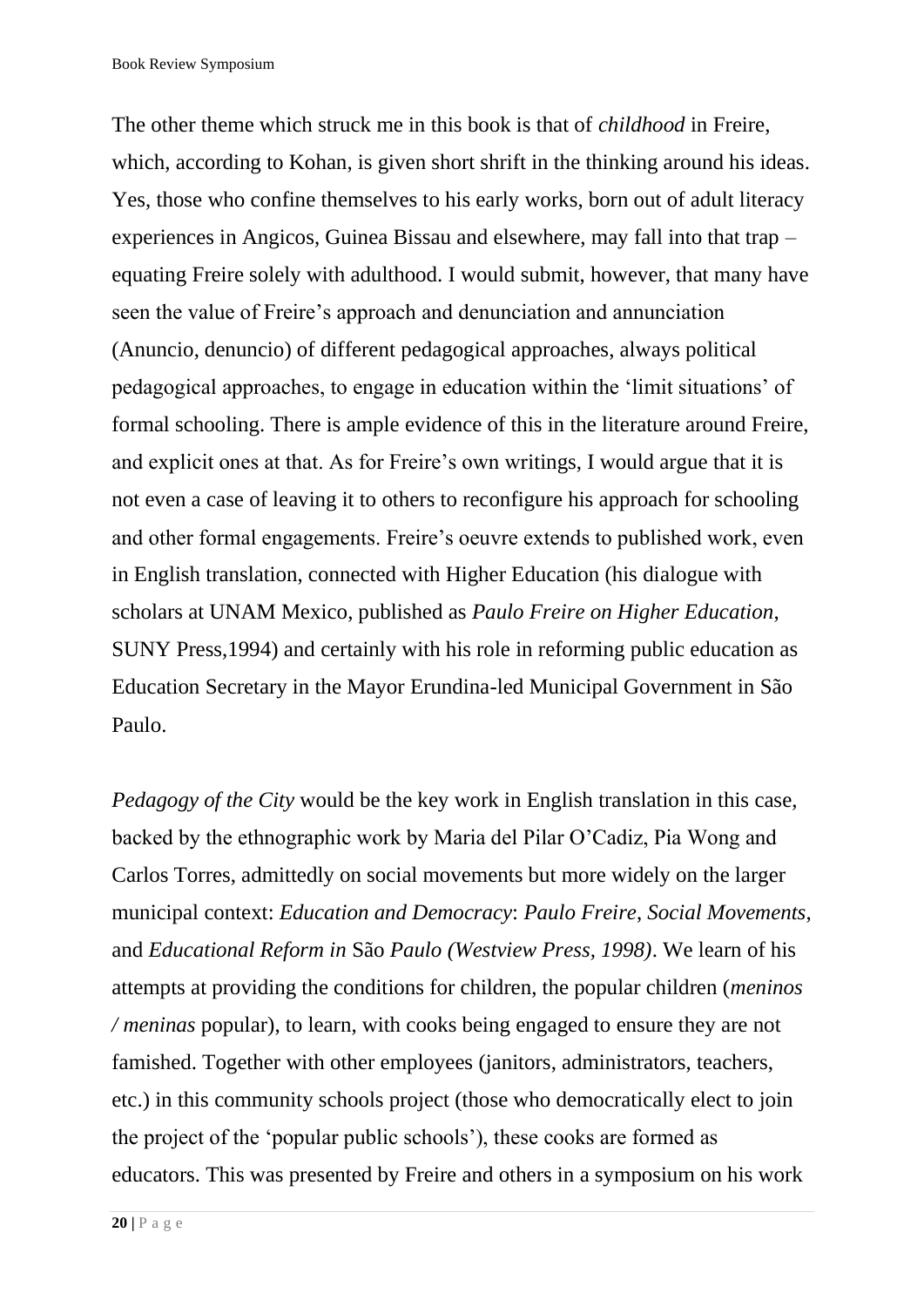as SP Education Secretary, held at the 1991 AERA meeting. They have as much a say and vote on the schools' running as parents and the professional teachers. All are brought to bear on the educational experience of the child and all school employees are therefore immersed in a holistic education culture. Kohan however highlights Freire's insistence throughout to not kill the child in us, to prevent what William Wordsworth, referring to the Platonic theory of Anemnesis (The Immortality Ode), described as shades of the prison house descending upon the child. In this case, not necessarily the romantic English bard's, it would be the child in us. The point is captured by Freire in the sense of social justice and critical consciousness being allied to dreaming - dreaming of a world *menos feio*, *menos malvado, menos desumano.* This dream is ideologically represented as being 'impossible' but Freire did cling to the hope that it can be possible. Rooted in our existential situation, it is that dream which helps us imagine a world not as it is but as it can be. This is a call to rescue utopia or heterotopia from the stranglehold of 'Capitalist realism',<sup>6</sup> the kind of post-war dystopian reality which Samuel Beckett tackles in *Waiting for Godot.*  Apparently 'dream the impossible dream' was the song Paulo Freire use to hum when he visited Danilo Dolci at his centre in Partinico near Palermo in Sicily.<sup>7</sup> The child in us smacks of being inquisitive and of asking questions, hence Freire's 'pedagogy of the question' which Kohan rightly highlights with regard to the book, *Learning to Question*, involving Paulo's exchange with Antonio Faundez. This is one of Freire's few 'talking books', translated to English, which provide some tension and contested positions.

<sup>&</sup>lt;sup>6</sup> I adopt the late Mark Fisher's phrase.

<sup>&</sup>lt;sup>7</sup> I am indebted to former Maltese Education Minister, Evarist Bartolo, for this point. In his youth, he had a stint working at Dolci's centre and Freire's visit coincided with his time there.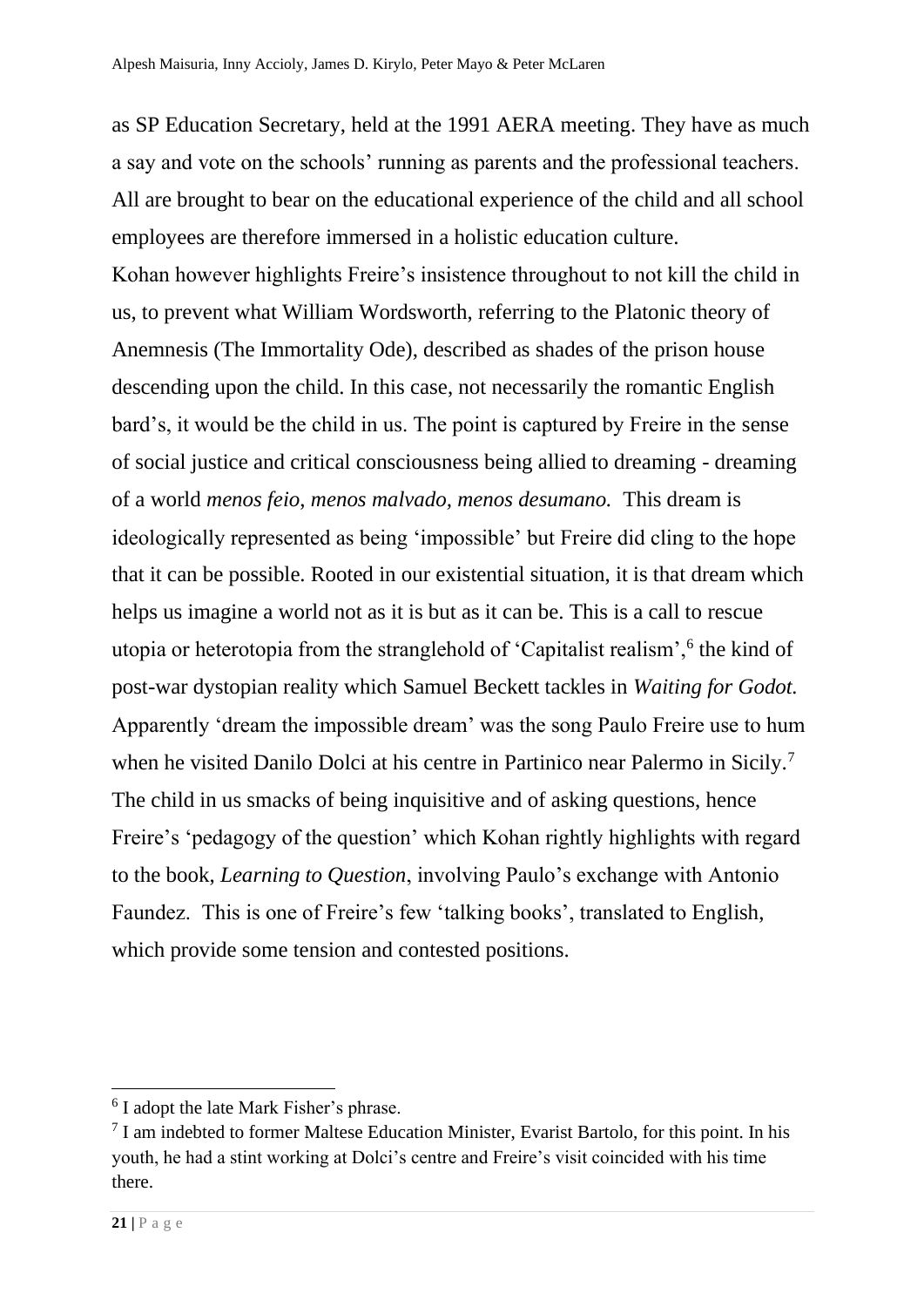It also brings to mind a conversation between Freire and Neil Bruss and Donaldo Macedo, originally published in the Boston *Journal of Education*. Questioning lies at the heart of problem posing. One of the standard criticisms of conventional schooling and parenthood is that they kill the inquisitive dimension of our upbringing through pressure for conformity and to embrace the 'given', specific social constructions of reality, normalising discourses if you will. Figures such as Jean Piaget and Ada Gobetti underline this. Questions beget further questions and induce skepticism towards 'certainties.' This approach is politically dangerous from the vantage point of those within the system world seeking to safeguard the status quo. In short, the child is not to be dismissed as a fount of naïveté but is feared by those who want to smother change initiatives. The child in us will be tagged with the warning, echoing Mr Murdstone regarding David Copperfield, 'Take care of ...[ *the child*]. [*The child*] bites' – more metaphorical, in our case, than literal (in Dickens' case).

Another aspect of this book, which struck me, is the notion of the errant Freire or the errant intellectual. It is the image of the itinerant intellectual who wanders in exile. This image connects with Paulo Freire's well known exile post-1964 which took him to Bolivia, Chile, the USA, Switzerland, including sorties to parts of Europe, the Caribbean and Africa, and then back to Brazil. Like James Joyce, on self-imposed 'exile' from Dublin, Freire's thoughts never wavered from his home context as manifest throughout his works. Freire immersed himself in the present exposing himself to a variety of struggles and issues, worldwide, about which he wrote but Brazil was firmly on his mind. As I argued in several books, talks and papers, exile served as a means of praxis for Freire, as it must have done to Joyce, enabling one to obtain critical distance from an everyday reality one thought one once knew to see it in a more critical, semi-detached manner – critical distancing. Freire and Faundez discuss this in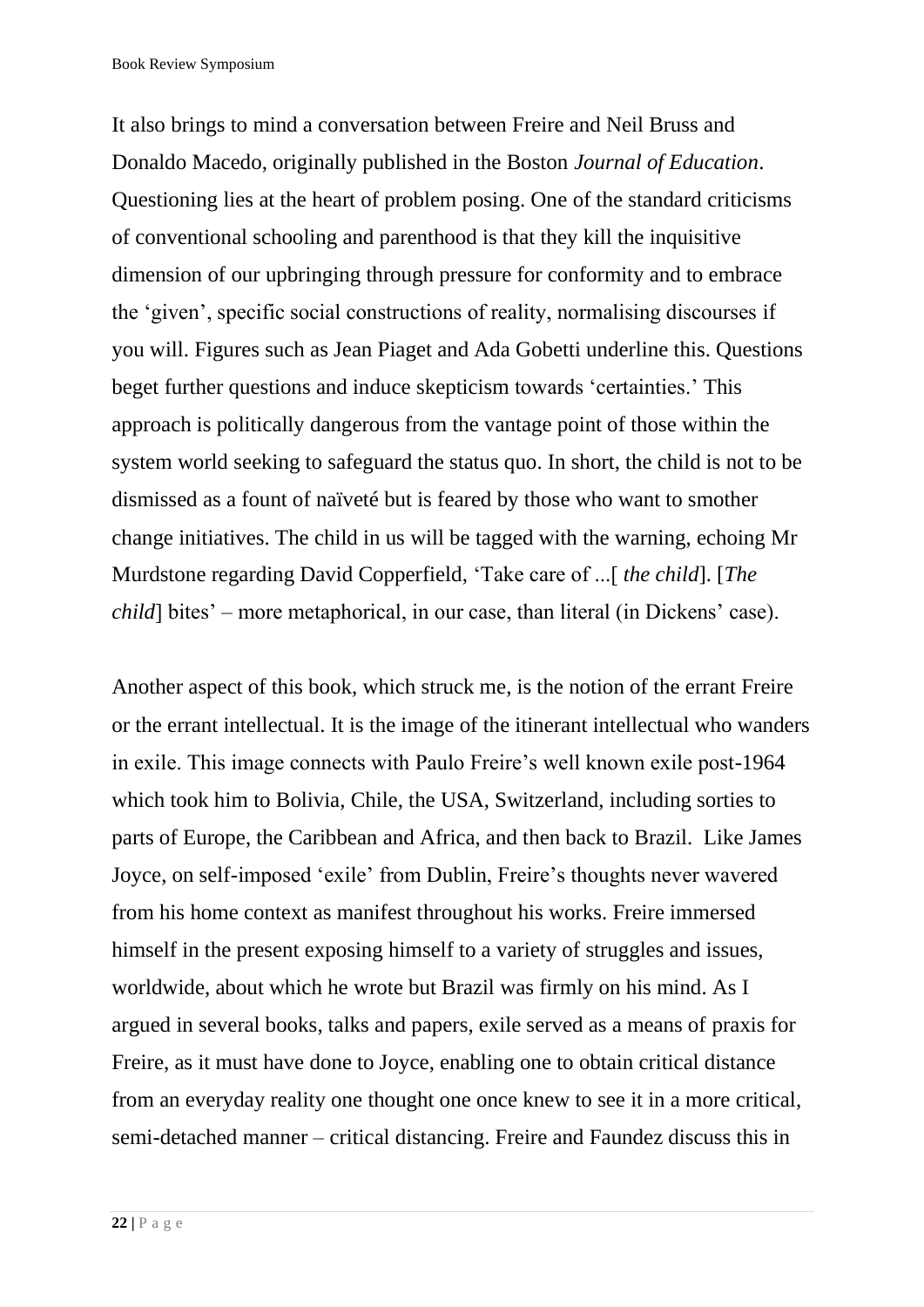their specific 'talking book' originally produced by the World Council of Churches in Geneva – *Learning to Question* (1989).

After being convinced of the 'non fragility' of the new democracy in his home country (by the Rev. Paulo Evaristo Arns, among others), Freire and most of his family travelled back for him to relearn his homeland before intervening in public policy in one of its largest cities. Kohan, for his part, presents these episodes as Freire's 'third exile', the first being the exile from his mother's womb, which applies to all of us, the second being his dislocation from Recife and its playful present of innocence and vitality to the experience of Jabotão when the Great Depression left its mark on many livelihoods, including that of the Freire family. There, he had to confront new harsh realities, having to enter the accelerated adulthood world of work and deprived schooling (just like Gramsci following his father's arrest), to contribute to his family's ability to put food on the table. Freire however broadens his repertoire as an intellectual and pedagogue, being alive to these new learning experiences, experiences that included reading and learning from books, newspapers and other documentation.

As Wordsworth himself insisted, in 'The Tables Turned', however, this also entailed learning from mutable life lived to the full, from the rest of nature in which we are all immersed ("One impulse of the vernal wood would teach you more of man [*sic.*], of moral evil and of good than all the sages can."). Freire learnt from different sources, from his interpersonal communication with peasants in different countries and continents, other intellectuals such as Amilcar Cabral whose spirit he encountered in former Portuguese colonies in Africa, years after Cabral was assassinated, and different revolutionary and post-independence contexts and social movements from all corners of the world, including his homeland Brazil.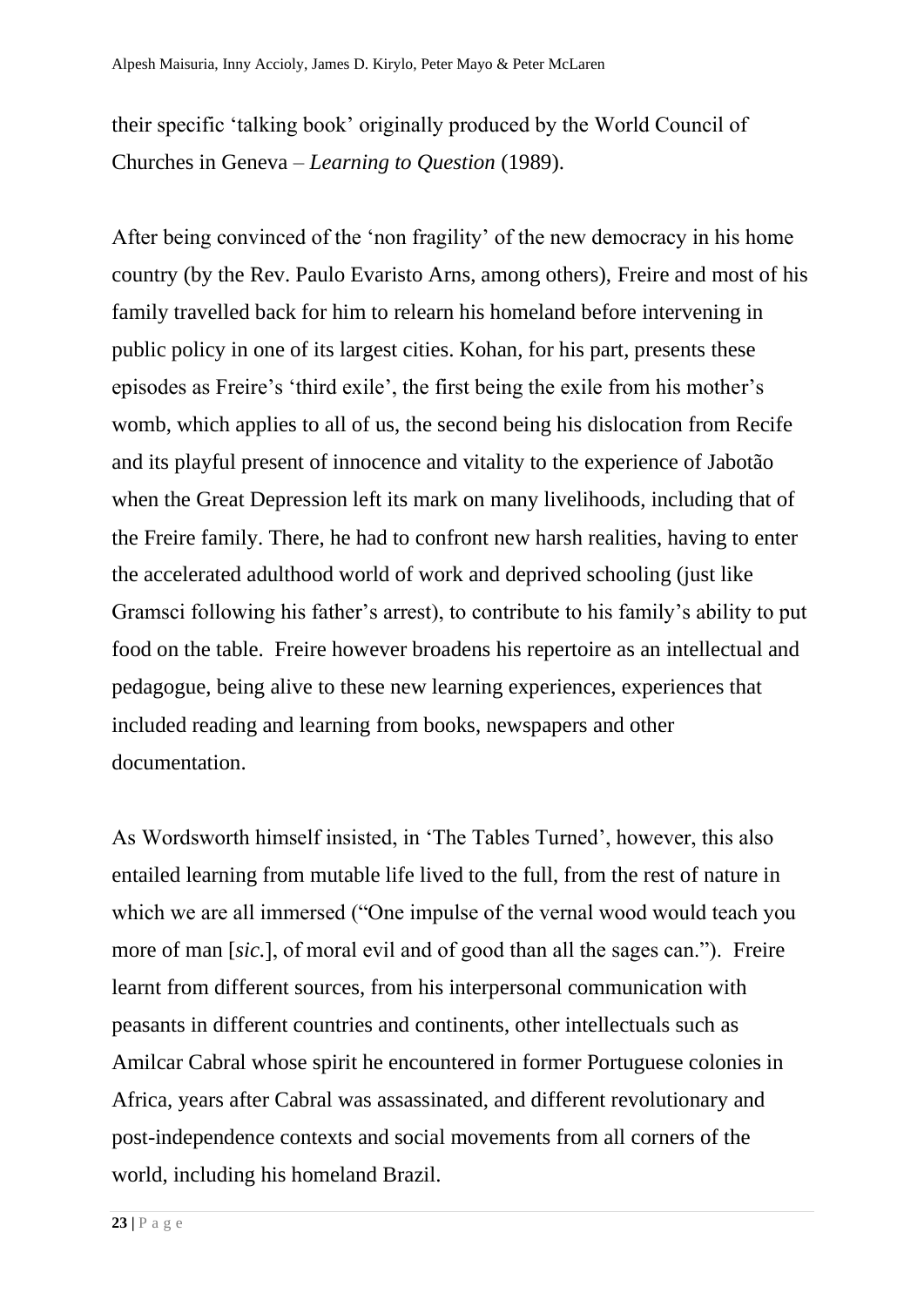Like the errant knight of medieval chivalry, he is depicted, in the chapter on Errantry<sup>8</sup>, as having moved from site to site with love. This was not love proclaimed in a *Chanson Courtois* for a fictitious damsel. We do have chronicles of love put together by his second wife Nita, and interviews. There are interviews in this book, one with his son Lutgardes that affirms how important was his much-loved first wife, Elza (she died in 1986) in Paulo's evolution as an engaged intellectual and pedagogue – confirming the same point stressed to Antonia Darder and me, at a meeting in Paris (2019), by Freire's Geneva-based daughter Cristina (not the Cristina of the *Letters to Cristina*).

The recurring notion of love attributed to Paulo Freire's thinking is love for anything one engages in throughout life. This includes what Antonia Darder, author of this book's Foreword and *Paulo Freire. A Pedagogy of Love* (Westview Press, 2002), refers to as a love for humanity and the rest of nature manifest in his striving for a better and more social-justice oriented and ecologically more sensitive world. It is reflected in his view of education as an act of love and, more generally, in revolution as a similar act, the latter as described by Ernesto 'Che' Guevara. One fights for a better and more socially just world because of one's love for humanity and the rest of nature. All these sentiments are captured in this compelling and lucid book, a fitting monument to Freire on his birth centenary year.

<sup>&</sup>lt;sup>8</sup> There is a double meaning in the word err here. It also means revising errors of judgement and views. Freire revised earlier misconceptions and writings, especially regarding gender ... ... and masculinity, ultimately providing a multifaceted view of the subjects of history. There was a greater emphasis, in his later writings and interviews, on ecological concerns.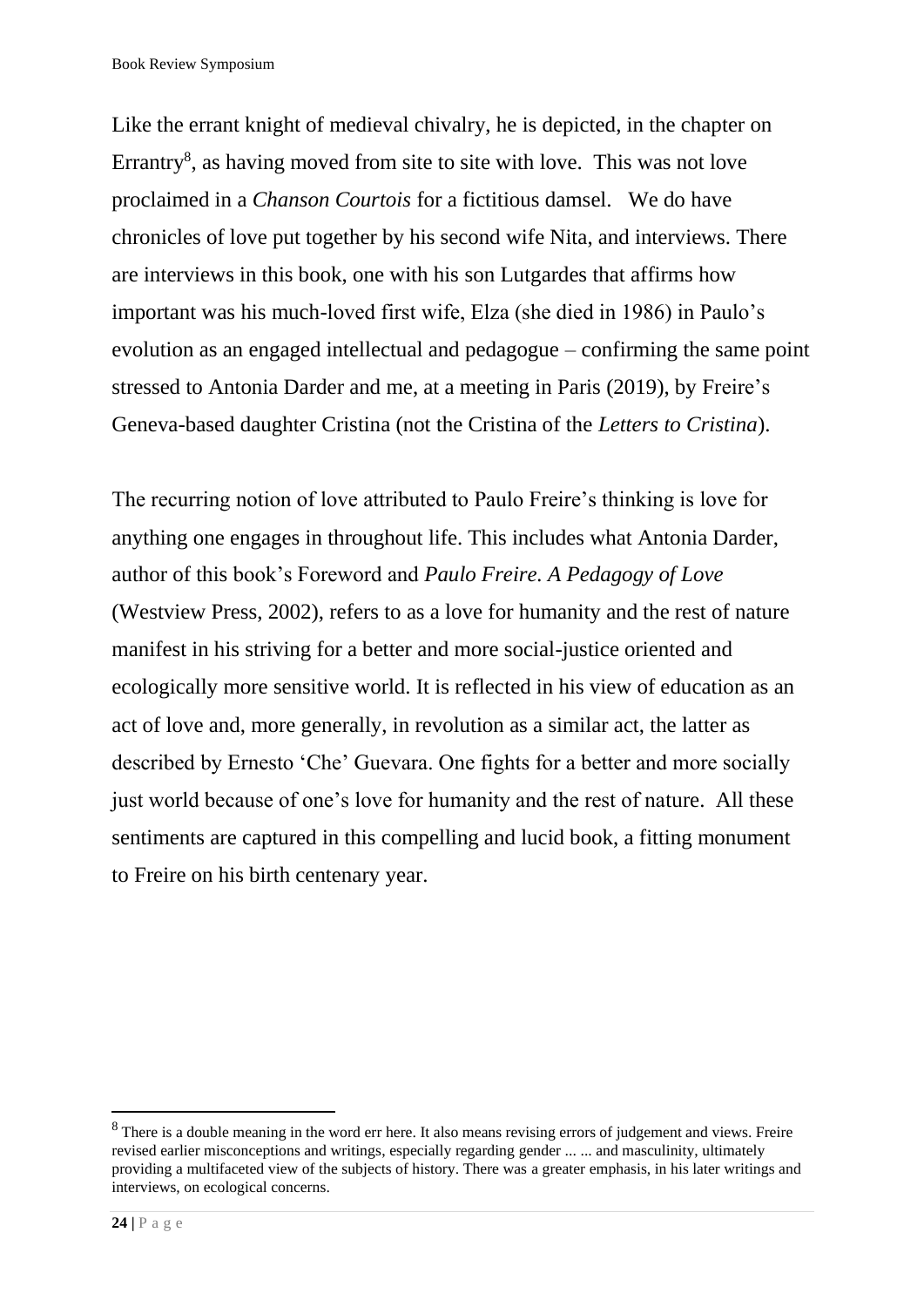## **Peter McLaren**, *Chapman University, Orange, California, USA*

This is an important new contribution to the many books available on the development of Paulo Freire's work. Included in his book is a valuable explanatory Preface by Antonia Darder. In his analysis of Freire's life and intellectual development, including Friere's autodepiction of his life, Kohan lucidly compares Freire to the Athenians and the Cynics, "especially in the sense of one's life being a sacred mission" (p. 73). In this regard Kohan is able to discuss similarities between Socrates and Freire. Kohan also uses a Foucauldian lens to tease out important aspects of Freire's mission, as well as the "non-methodical method" of the French pedagogue Jacotot (1770–1840), creator of universal teaching or panecastic philosophy, made famous by Rancière. This is no mere ahistorical analogizing, but a prescient means of drawing out emergent themes that on the surface might escape the attention of students of Freire.

Kohan is especially adept at traversing the expansive and diverse epistemological terrain of Freire's intellectual biography. He does so with verve and iconoclastic insights, currycombing through Freire's oeuvre with a deft criticality. He begins by addressing Freire's concern with language translation and charts out new and robustly creative ways of thinking about Freire, focusing on five philosophical principles—life, equality, love, errantry, and childhood. These five principles provide a Freirean window into how life is to be affirmed, questioned, examined as the self becomes simultaneously an aperture and an end-point of study, a dialectical dance whereby meaning is forged in a crucible of exploration of both the world as it appears and the world as it could be, and its relationship to the word. This living life in the subjunctive mode—the "as if" of the liminal state—opens up pathways to new worlds that Freire was unafraid to enter. Entering thresholds that enable him to transition across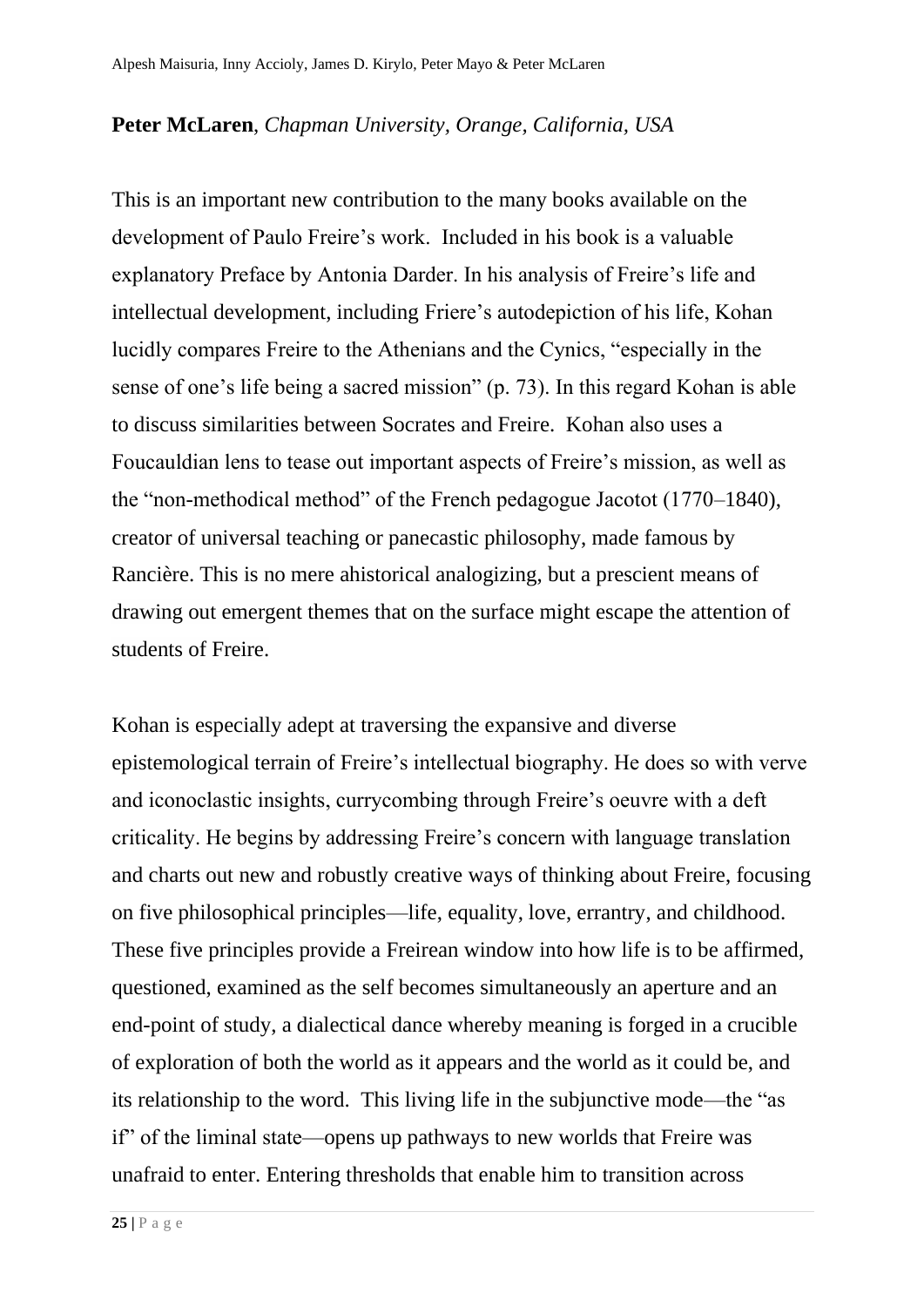borders—linguistic, cultural, historical, semiotic—all of which are freighted with a vitality of ways of engaging Freire's oeuvre, the author enjoins the reader to explore these five themes in a spirit of life-affirming solidarity with Freire, while underscoring the political purpose of the dialogical encounter. These five themes are more than instrumental in transcending the unresisted encroachments of capitalism's most barbarous aspects—namely, the exploitation of human labor. For instance, they function more than, say, items in a flight manifest or cargo document which itemize the major content of Freire's brainpan. The author chose them because, when yoked together, these themes are more than the sum of their parts. What makes these themes unique is how the author discusses them as internally related to an understanding of Freire's work, how they work together as a necessary desideratum of Freirean praxis. Despite the different contents of Freire's life which they encode, they form a self-maintaining whole. The author treats the various themes not as properties but relations, recognizing that they could not remain as they are without being related to each other in the common function of Freire's revolutionary praxis. While the themes of life, love, equality and childhood are explored in ways that open up innovative portals of inquiry not addressed in the mainstream studies of Freire, it is the theme of errantry that is the most innovative, and which repays the most attention. For Kohan, Freire can be described as one of those rare educators:

who walks, wanders, displaces themselves. Without a final destination, they create the conditions to encounter those who are outside—in the present, with presence. The educator wanders the world to show it that it can always be different than it is. The teacher walks the world wandering on the path of a political education that is inspired by the belief that the world can be otherwise, and so that the world becomes so. The world is open, and the wandering educator creates a place for a world that we cannot anticipate. (p. 154)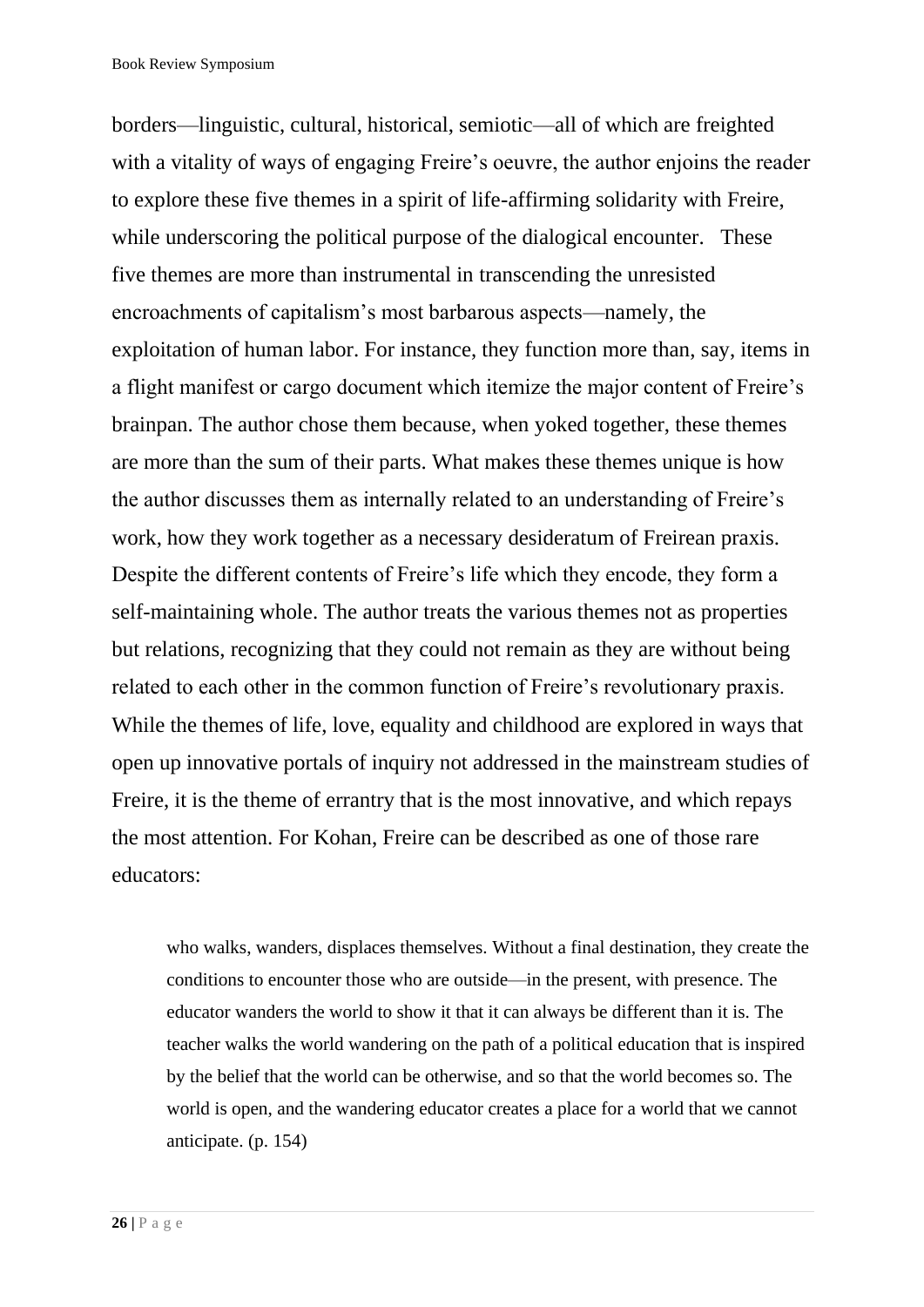Freire the vagabond, the wanderer, brings to mind the famous poem by Antonio Machado from his collection known as *Proverbios y Cantares*, or *Proverbs and Songs:* Caminante, no hay camino, se hace el camino al andar (wayfarer, there is no path. The path is made by walking). It also reminds me of the Zapatista saying*, andar preguntandos* (walking we ask questions) as opposed to "andar predicando", (walking we go preaching). In other words, Freirean praxis is closer to resembling a *self-transformation of the masses approach* than a vanguard party approach to revolutionary change. A journalist once asked Freire how he defined himself. The answer was "I am a vagabond of the obvious, because I walk around the world saying obvious things, such as that education is not neutral" (1976, p. 12).

Wandering into hinterlands unexplored not only provides opportunities to err but locates making mistakes in a realm of the pedagogical encounter that provides for the possibility of growth, transcendence and emancipation. After all, the object of critical pedagogy is always in perpetual motion, and so are we human beings. Consciousness is never static, it offers us the conditions to become both the subject of consciousness and the object of consciousness simultaneously. And critical consciousness enables us to reflect on this coconstitutiveness. Freire describes all human beings as "unfinished" and this enables human beings to reinvent themselves in ways that enable them to overcome the obstacles that are systemically embedded in capitalist social relations. We do this through participating in revolutionary praxis, which is essentially a praxis of utopia, a dialectical means of "denouncing how we are living and announcing how we could live" (Freire, 2004, p. 105). Kohan writes:

Freire inscribes himself within …. traditions which consider philosophy to be explicitly committed to the transformation of the status quo. For example, in a 1973 interview with the Institute of Cultural Action in Geneva, Freire (1976a) critiques the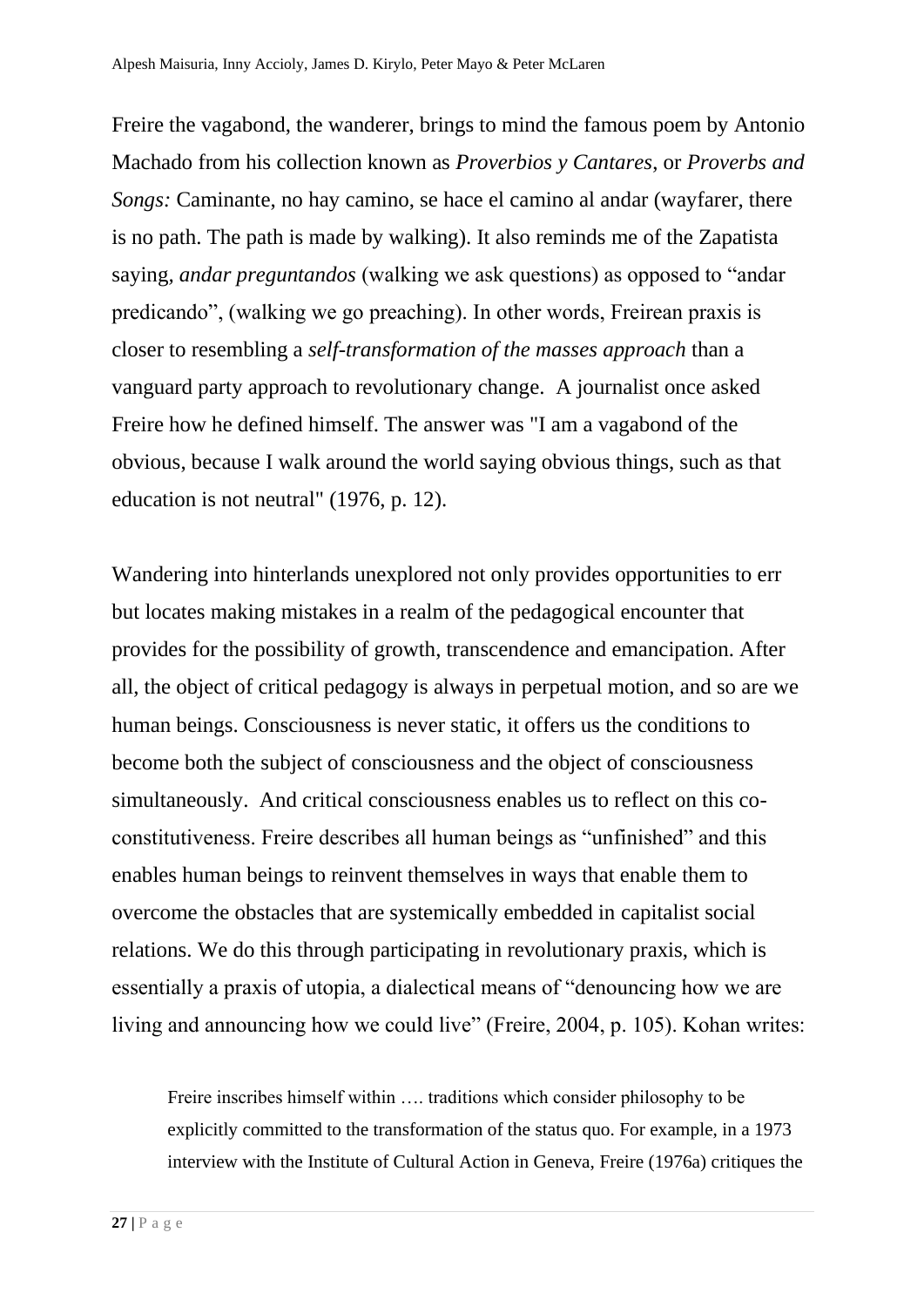diverse forms of dualist visions of subjectivism and objectivism and proposes instead that we understand philosophy as praxis: action and reflection, dialectical unity of subject-object, theory and practice. (p. 55)

Freire's work has careened into the stratosphere of influential works, as it is now the third most cited work in the world in the field of social sciences and the first in the world in education (Kohan, p. 27). This has made him both a target and a prophet in his own country. Presently, he is being singled out by fascist groups (*Movimento Brasil Livre and Revoltados Online*) and Brazil's president Jair Bolsonaro as responsible for a Marxist indoctrination of students throughout Brazil's school system, bringing Bolsonaro the sobriquet of "The Trump of the Tropics." Bolsonaro's attacks bear a resemblance to the Republican attacks on critical race theorists and Marxist teachers in the United States.

Yet it becomes much more of a challenge for rightwing critics to attack Marxism in the way that it has informed Freire's work, especially his contributions to liberation theology since, the terms "Christian Socratic Marxist, a Marxist Christian Socratic, a Socratic Christian Marxist" (p. 79) fit the life and thought of Freire" in every combination and emphasis" (p. 79) especially in Freire's avoidance of transcendental dogmatic absolutes in his interfaces between theology, education, and politics.

Kohan correctly asserts: "In any case, Freire is clearly a Marxist in the sense that he affirms a philosophy that not only contemplates or understands the problems of education but also seeks to transform educational practices" (p. 57). And, correctly, according to Kohan, Freire is also a metaphysician of the soul "and sought the transformation of this world into another through education which would be born from the existing, immanent world" (p. 72). As Freire's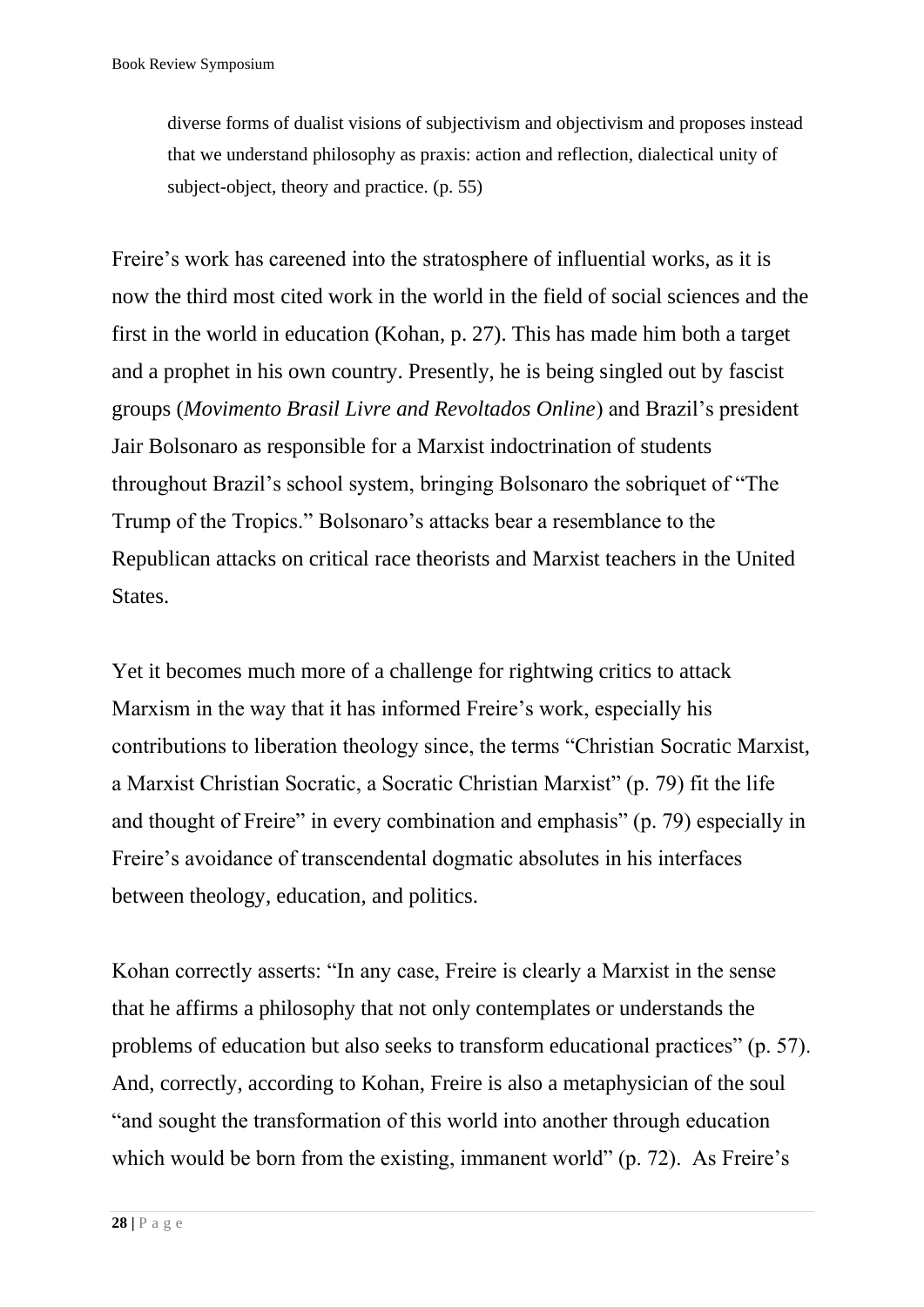impact on liberation theology would surely attest, Kohan's remarks are clearly apposite. Kohan's book will be widely read and appreciated. There is no evidence of manufactured sincerity that sometimes accompanies books about great historical figures. It is a sincere work, filled with love and admiration for the greatest educator of our time.

#### **References**

Freire, Paulo. (2004). *Pedagogy of Indignation.* New York and London: Routledge. Freire, P. (1976) . To Know and to Be. *Indian Journal of Youth Affairs 1* (June 1976): 12. Kohan, Walter Omar. (2021). *Paulo Freire: A Philosophical Biography.* Translated by Jason Wozniak and Samuel D. Rocha. London and New York: Bloomsbury.

## **Author Details**

**Alpesh Maisuria** is Associate Professor of Education Policy in Critical Education, University of the West of England, Bristol, UK. Through underlabouring Marxism with Critical Realist philosophy of science, which is largely *terra incognita*, his work examines the ideological and political drivers of policy decisions to critique the role and function of education in (re)producing forms of inequality. Having completed PhD fieldwork in Sweden, and taught about the Cuban model of education for many years, he has a comparative/international education interest. In these areas of Critical Education, he has an extensive publications record, and has been decorated for his "teaching excellence" and "outstanding scholarship." Alpesh is the Joint Deputy Editor of *Journal for Critical Education Policy Studies (JCEPS)* and is an organiser of the International Conferences on Critical Education (ICCE). He administers the Facebook group: Marxism and Education: Renewing Dialogues.

**Inny Accioly** is Professor of Education at the Fluminense Federal University (Brazil). Her research focus on critical pedagogy in a multidisciplinary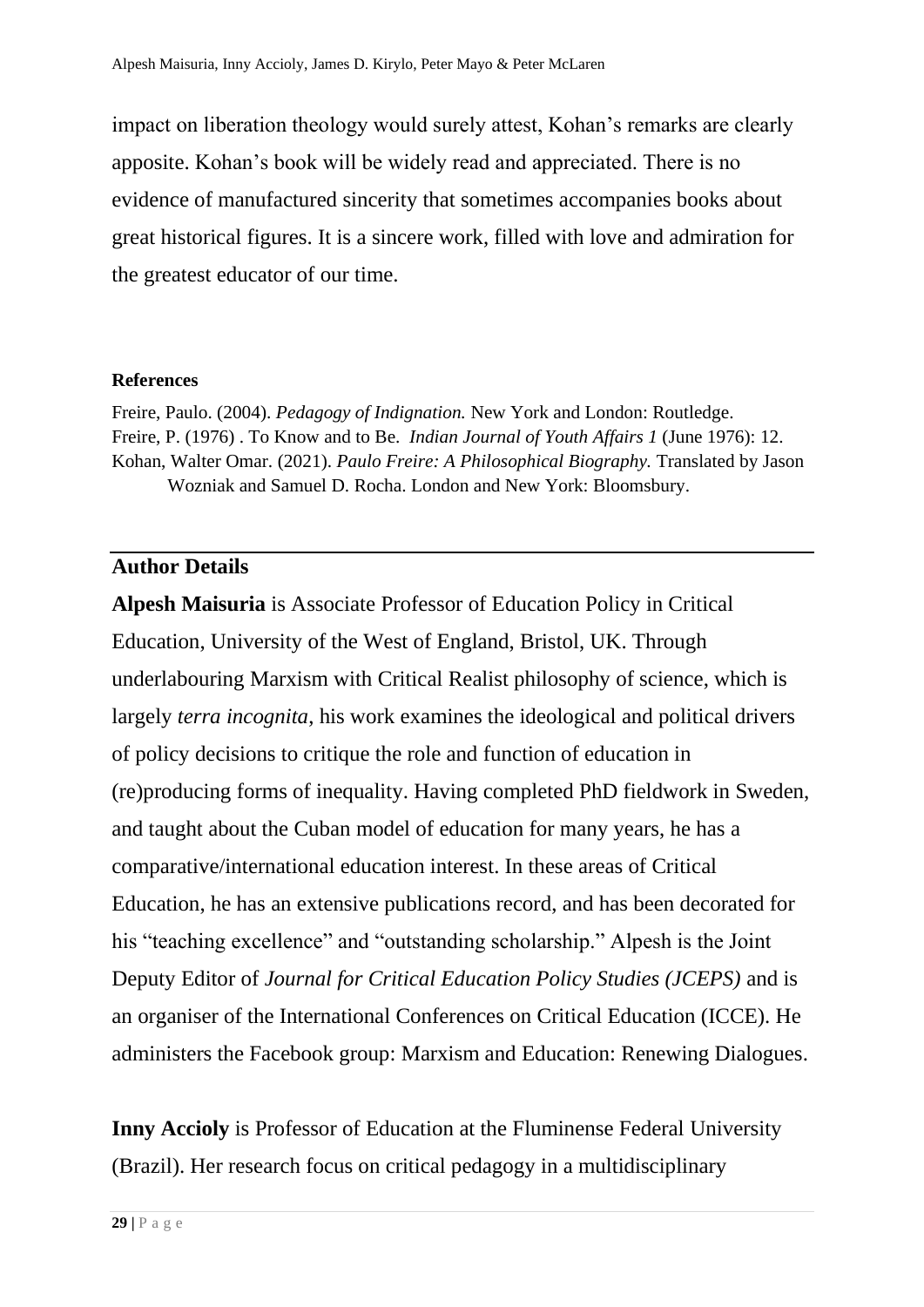perspective that relates environmental education, policy analysis, grassroots movements and international and comparative education.

**James D. Kirylo** is professor of education at the University of South Carolina. Kirylo has published works in such journals as the Journal of Curriculum Theorizing, Journal of Curriculum and Pedagogy, Journal of Research on Christian Education, Childhood Education, and, among others, his books include *Teaching with Purpose: An Inquiry into the Who, Why, and How We Teach*, *A Critical Pedagogy of Resistance* and *Curriculum Development: Perspectives from Around the World.* His book *Paulo Freire: The Man from Recife* is one of the most comprehensive texts in English on the life and thought of Brazilian educator and philosopher Paulo Freire.

**Peter Mayo** is Professor at University of Malta, Malta; and also UNESCO Chair in Global Adult Education. His *Gramsci, Freire and Adult Education* (Zed Books, 1999) is available in seven other languages. Recent books include *Politics of Indignation* (Zero Books, 2012), *Lorenzo Milani, The School of Barbiana and the Struggle for Social Justice* (with F. Batini & A. Surian, Peter Lang, 2014), *Hegemony and Education under Neoliberalism: Insights from Gramsci* (Routledge, 2015), *Saggi di Pedagogia Critica* (with P. Vittoria, Società Editrice Fiorentina, 2017), *Higher Education in a Globalising World*  (Manchester University Press, 2019), and *Lifelong Learning: Global Social Justice and Sustainabilty* (with L. English, Palgrave-Macmillan, 2021).

**Peter McLaren** is Distinguished Professor in Critical Studies, Donna Ford Attallah College of Educational Studies, Chapman University, USA. He is the author and editor of 50 books on topics ranging from critical pedagogy, the sociology of education, Liberation Theology and Marxist theory. His work has been translated into 25 languages. He is Co-Director of the Paulo Freire